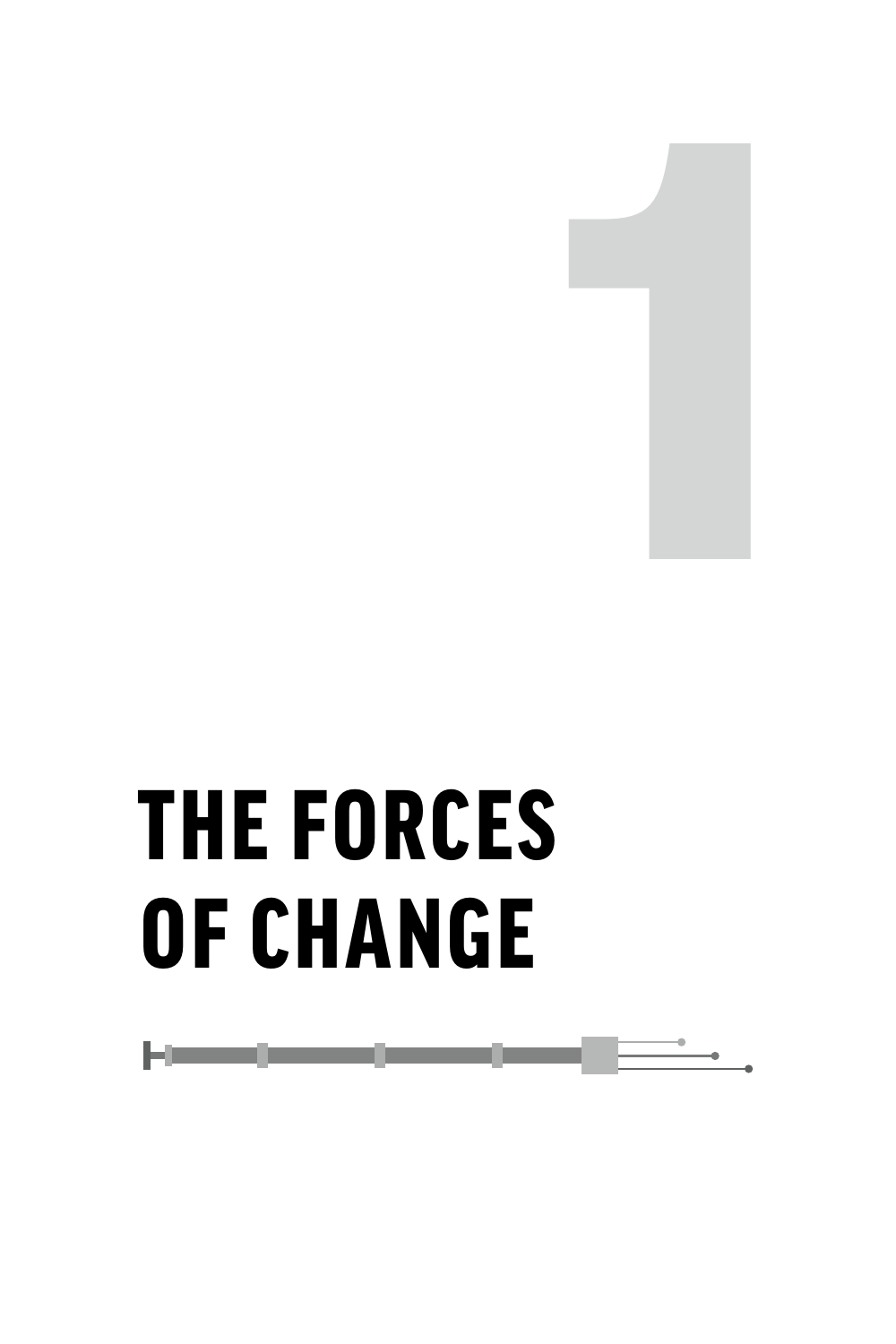"There are two mega trends that are affecting our industry. One is energy transition; the other is 'digital.' Everything that we do from a change point of view connects to those two strategic drivers."

**Dr. John Pillay,** SVP Transformation, Worley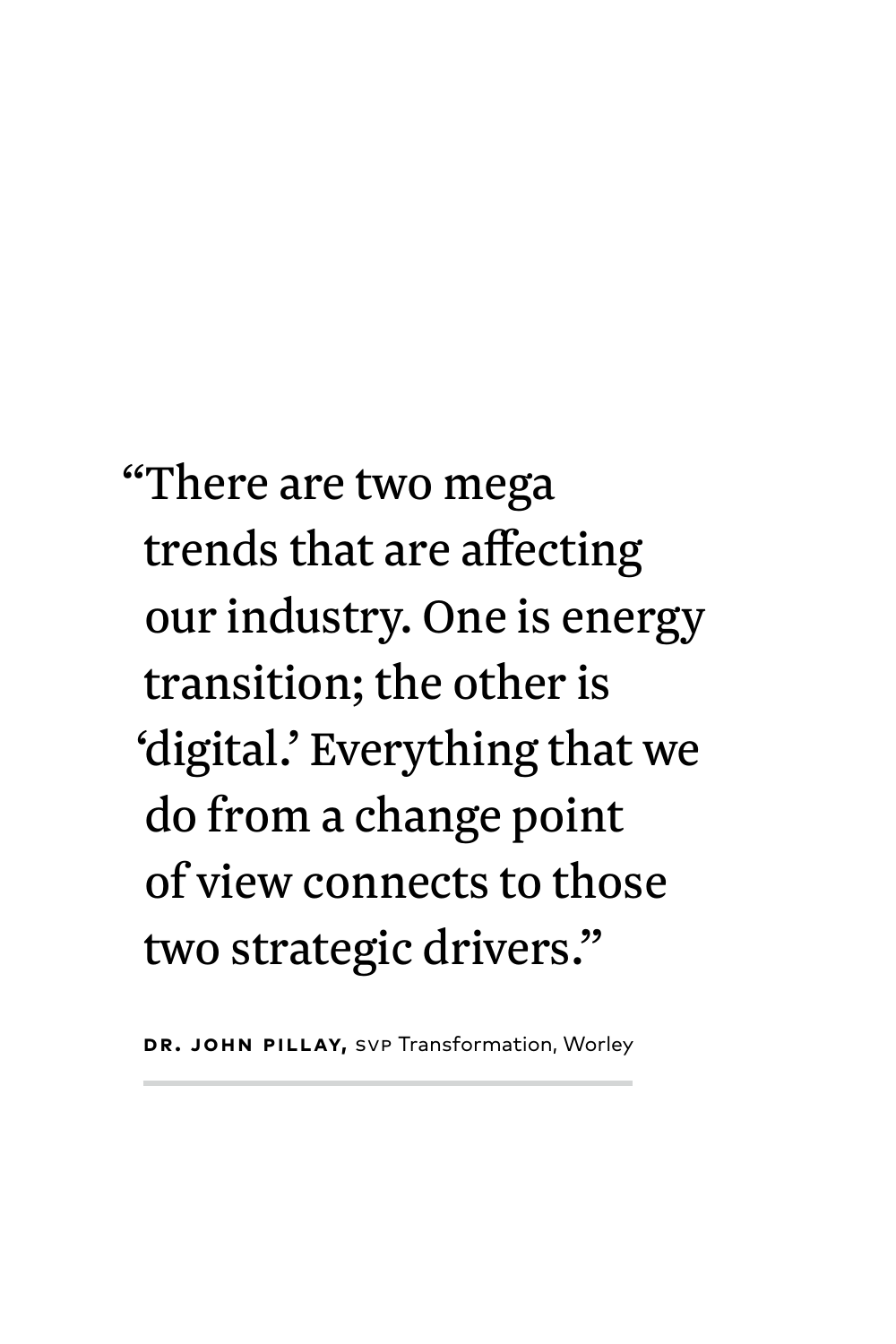**I**<br>I<br>I<br>I<br>I N LATE 2019, I was a guest on a podcast to discuss the current state of digital adoption in the oil and gas industry. Digital adoption appeared to be racing forward under full power. Earlier in 2017, the IEA had published a major study outlining the impacts that "digital" would have on the fortunes of the sector. That same year, the highly influential CERAWeek event declared digital to be the latest must-do in the industry. The leading digital companies had started their domination of capital markets.

The interviewee posed the metaphorical question: If digital adoption were a baseball game for this industry, what inning would we be in?

We're in the early innings, I declared with considerable optimism. The game was clearly underway, a handful of digital technology companies that focused exclusively on the industry had emerged, and there were some modest successes.

In hindsight, I was completely wrong. The game had barely started. In the weeks that followed, BP released its latest forecast of supply and demand, predicting a fast-approaching demand peak. Capital market pressures, environmental and social changes, and the pandemic acted in concert to decisively propel digital investments throughout the industry.

Some of these investments yield significant benefits across multiple dimensions at once—environment and social, cost, productivity, growth and capital optimization—thereby accelerating digital transformation. I call this the digital sweet spot.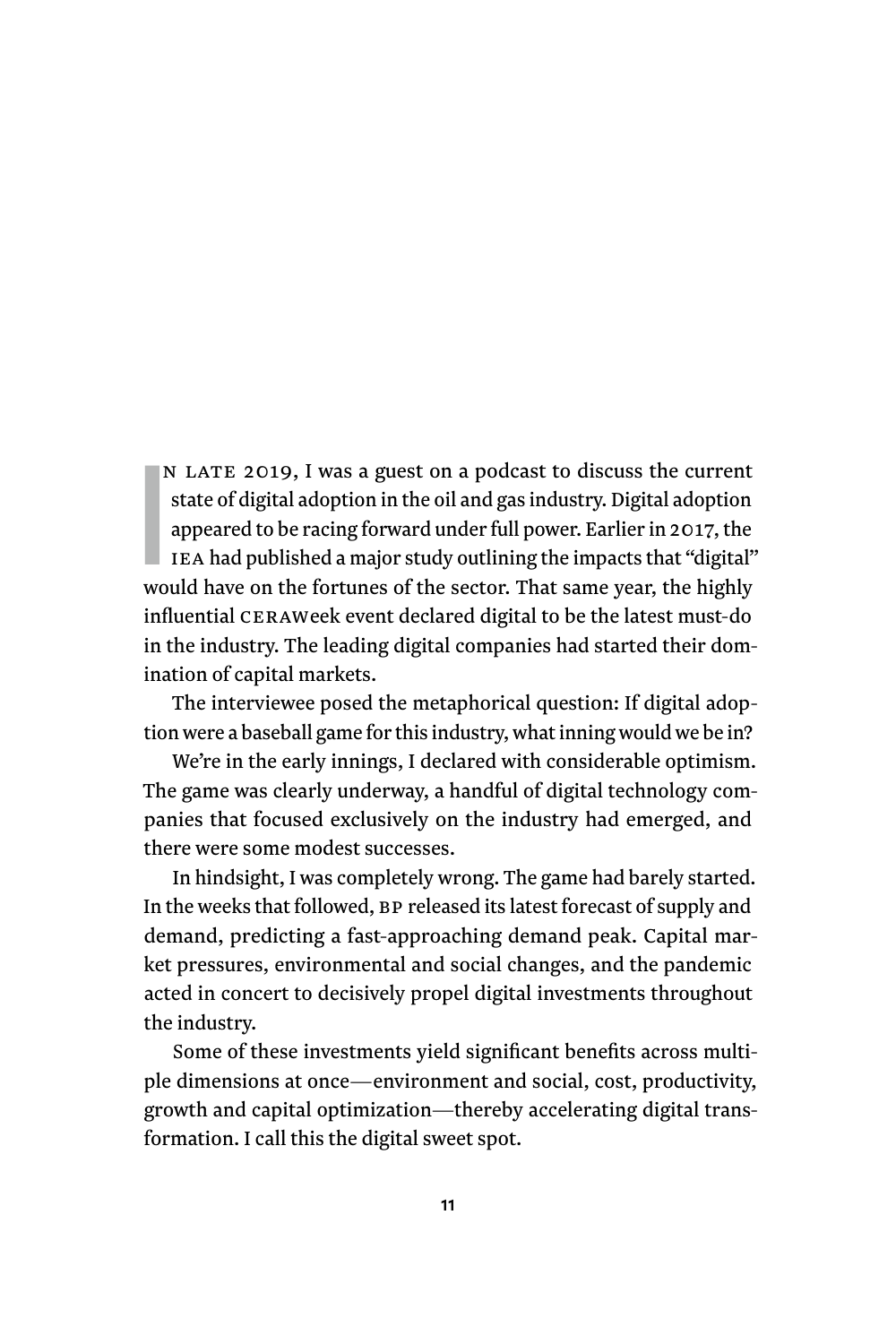The question is no longer "Is digital a good idea?" but "How do we accelerate our adoption of digital?"



# THE DIGITAL SWEET SPOT

# Demand Uncertainty

The major sweeping change that is recasting the industry is the shifting demand profile. In a startling announcement at its annual general meeting in 2020, BP called peak oil demand a reality and indicated that it would arrive far earlier than previous modeling efforts had predicted.<sup>1</sup>

Their modeling across a handful of likely scenarios of the world of energy pointed to flat and declining global demand for oil, which prompted BP to embark on a fresh strategy to reduce its exposure to oil. Earlier in 2017, Shell announced a similar plan (a reorientation of resources to new energy) but without the hammer statement of peak demand.2

Almost two decades ago, BP rebranded itself with its new sunflower logo and catchy handle, "beyond petroleum," which translated into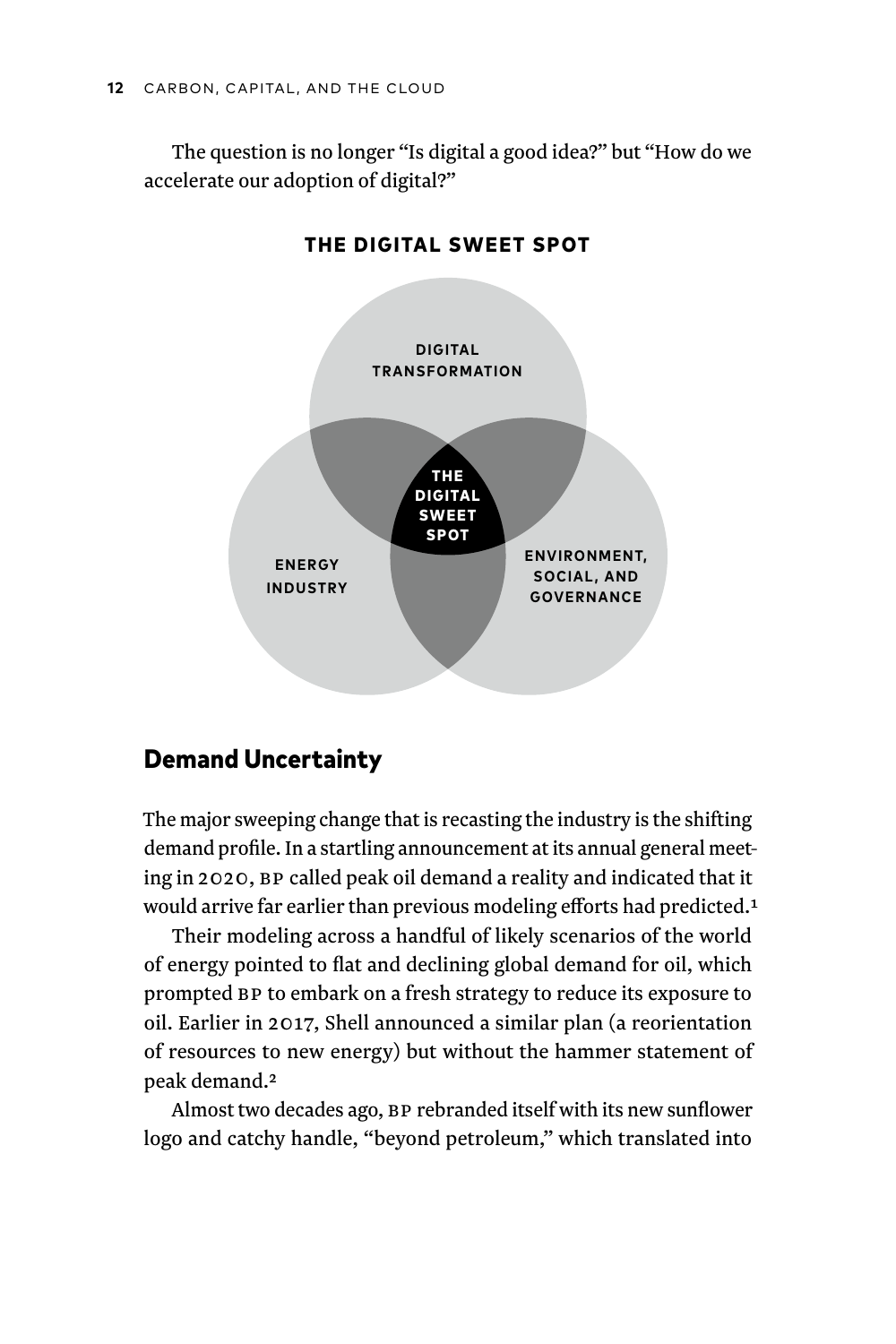exactly nothing strategically. There is a risk that BP is again ahead of itself; that we're far from peak demand, and that the world will soon go on as it has. Transportation demand, which is based on 1.2 billion combustion engine cars, 300 million heavy trucks, fifty thousand military and commercial ships, and thirty thousand airplanes, will change only slowly.3

Almost all products (except perhaps the air we breathe and the water we drink) go through a demand S-curve, where product demand slips into decline after a peak. But oil is not the same as CD players, flip phones, or boom boxes. Petroleum is deeply entrenched in our way of life.

# **The Industry's Public Response**

Many oil companies, suppliers to the industry, and nation states dependent on oil have mobilized consulting studies and board meetings to discuss BP's position. Responses will likely vary, typically to justify a do-nothing action plan:

- **•** Some companies will studiously ignore BP until they can formulate their own statements to manage their investors, employees, and communities.
- **•** Some will dismiss the research as just "one man's opinion" and highlight all the tricky assumptions in the analysis that could yield a different answer.
- Some will suggest the analysis is self-serving. They'll point out BP's track record of climate and change missteps, its ill-timed rebranding twenty years ago, its much-publicized problems in Russia and the Gulf of Mexico, and its new-ish management need to break with the past.
- **•** Some will pretend everything is fine, arguing that the huge structural demand that drives the sector is hard to change and will be enduring.
- **•** Some will count on the short-term news cycle to push the story down the reading stack in the hopes that it will simply disappear.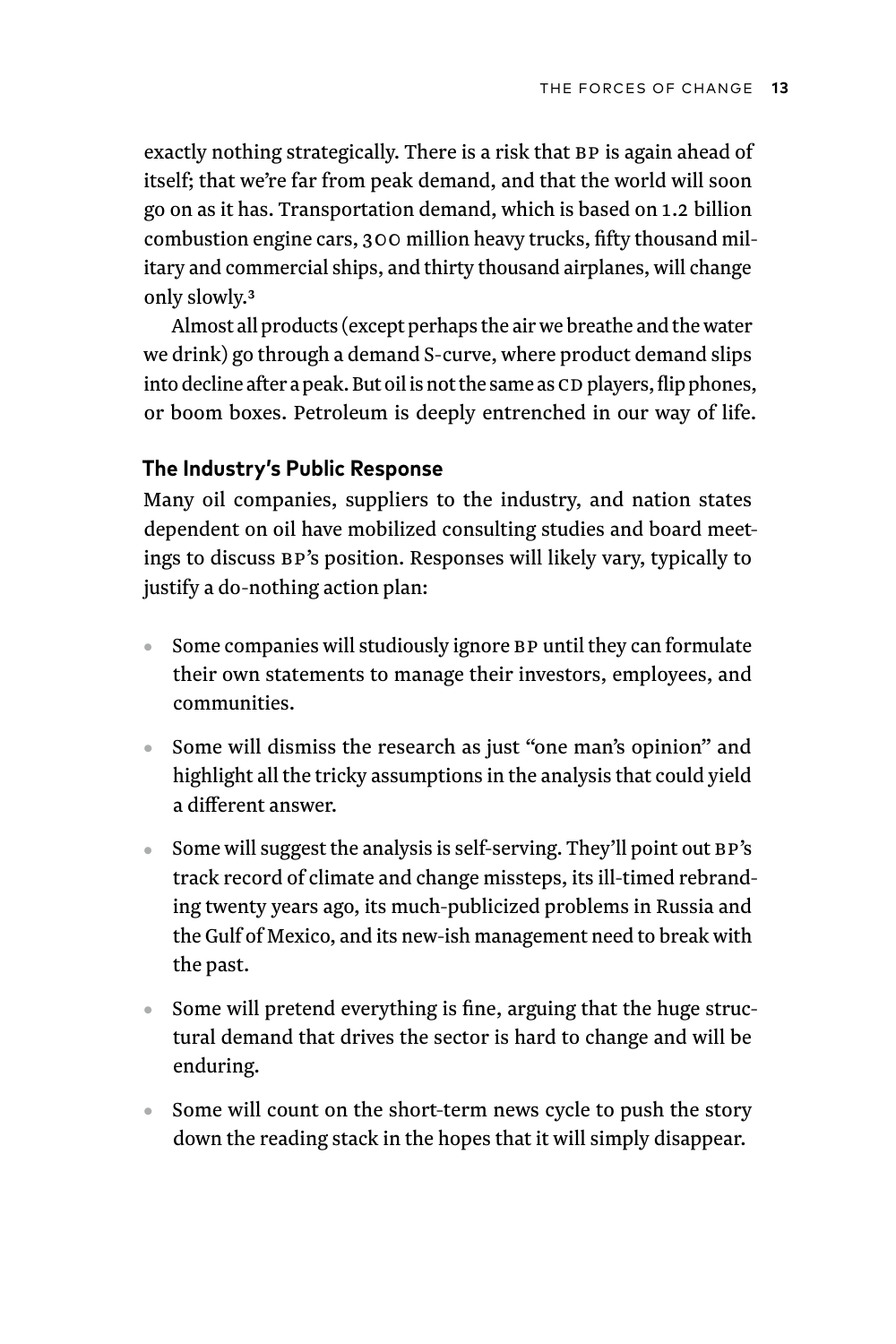- **•** Some will be heartened by the post-pandemic energy shortages that point to swift demand recovery, evidence that society wants to return to business as usual.
- **•** Some will be content to play wait-and-see, thinking it's too soon to draw any firm conclusions. (Of course, auto executives said the same thing about Tesla a decade ago, and retailers everywhere ignored Amazon too.)

Regardless of their stance, all companies in the industry are now at least alert to the coming changes in oil demand, the impacts and timing of which are still unknown, but predicted.

**I've been** through many oil market cycles, and there is but one truth. Only the low cost survive. My first downturn was in 1985 when I was working for an oil company in Toronto. The demand for oil at the time was around forty million **barrel**s per day (mmbpd) but the available supply was around sixty mmbpd, most of which was from the Middle East. Since all that oil wanted to be consumed, the market collapsed, and prices fell from \$30 to \$10 **USD**.

To rid itself of surplus staff, the company launched a staff financial buyout scheme called Career Change Assistance Program, or C-CAP. Us staffers morbidly called it "Kneecap" or "Decap." I was newly married and in two weeks was supposed to transfer to the upstream unit in Calgary, but my transfer fell apart.

These cycles can get very personal very quickly. And it takes close to a decade for prices to recover. The company survived because it moved decisively to keep its costs low and its debt restrained.

# **Ninety Days of Extremes**

Each cyclic downturn in oil is unprecedented, but each cyclic downturn is unprecedented in its own particular way.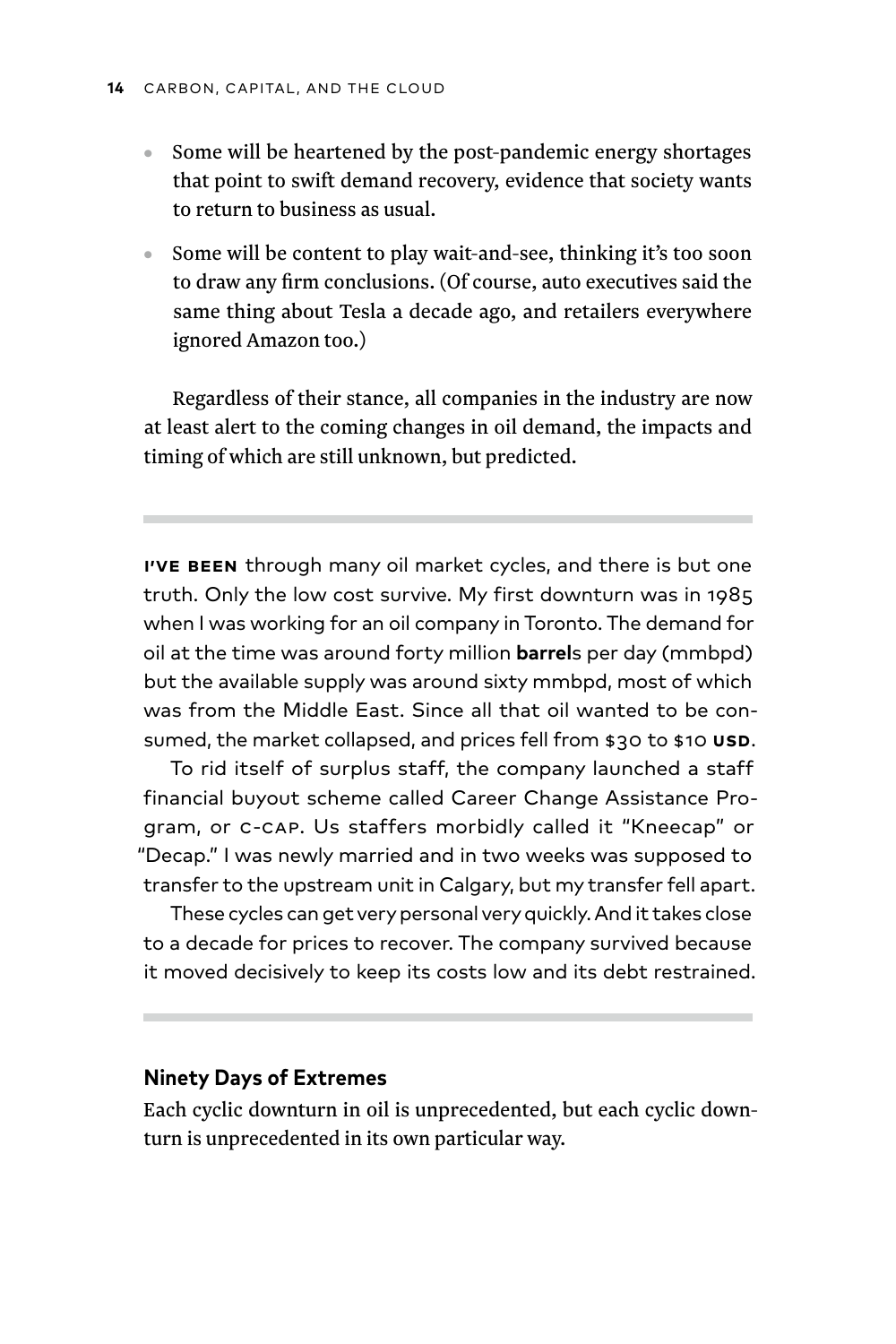For example, the price spike of 1973 was due in large part to the shortage of oil tankers needed to move crude to market (shipping costs eventually collapsed with the arrival of new carriers). In Canada, the industry has faced distressingly low prices since 2014 because of a lack of pipelines. The shocks to supply, demand, or both, rarely have the exact same cause every time.

All these downturns have similar consequences. Prices collapse, many players go out of business, layoffs are widespread, and it takes a few years (often a decade or more) for the industry to recover.

I have personally survived market routs in 2001, 2008, 2014, and 2020. In 2020, the most recent market upheaval, the cycle was about abrupt changes in both supply and demand.

## **Disagreements over Supply**

To understand the supply shift, we need to step back to 2008. According to BP, North American oil supply grew from 13.1 mmbpd to 22.6 mmbpd from 2008 to 2018.4 This much growth this quick was unprecedented. Russian production overall barely budged, 12.7 to 14.5, and the suppliers from the Middle East only grew from 26.5 to 31.7. North American oil production growth was greater than that of the Middle East and Russia combined, and the oil was flowing to Asia, where the need for oil had grown from twenty-six mmbpd to thirty-six mmbpd in a decade.

American shale oil is relatively more expensive, technically complex to produce, and financed by borrowings on capital markets. It has taken market share from Middle Eastern and Russian oil resources, which are less costly and more easily produced by national champions. This might make sense if that expensive American oil commanded a higher price because it was somehow qualitatively better, but it's not.

By February of 2020, the economic ravages of the pandemic and its impact on oil demand were starting to emerge. China is both the biggest buyer of oil globally and the starting point for the pandemic. Both the customer (China) and the supplier (OPEC) could see the impacts of China's lockdown before anyone else. OPEC wanted deeper cuts, but Russia balked, and the producers decided to flood the market with oil.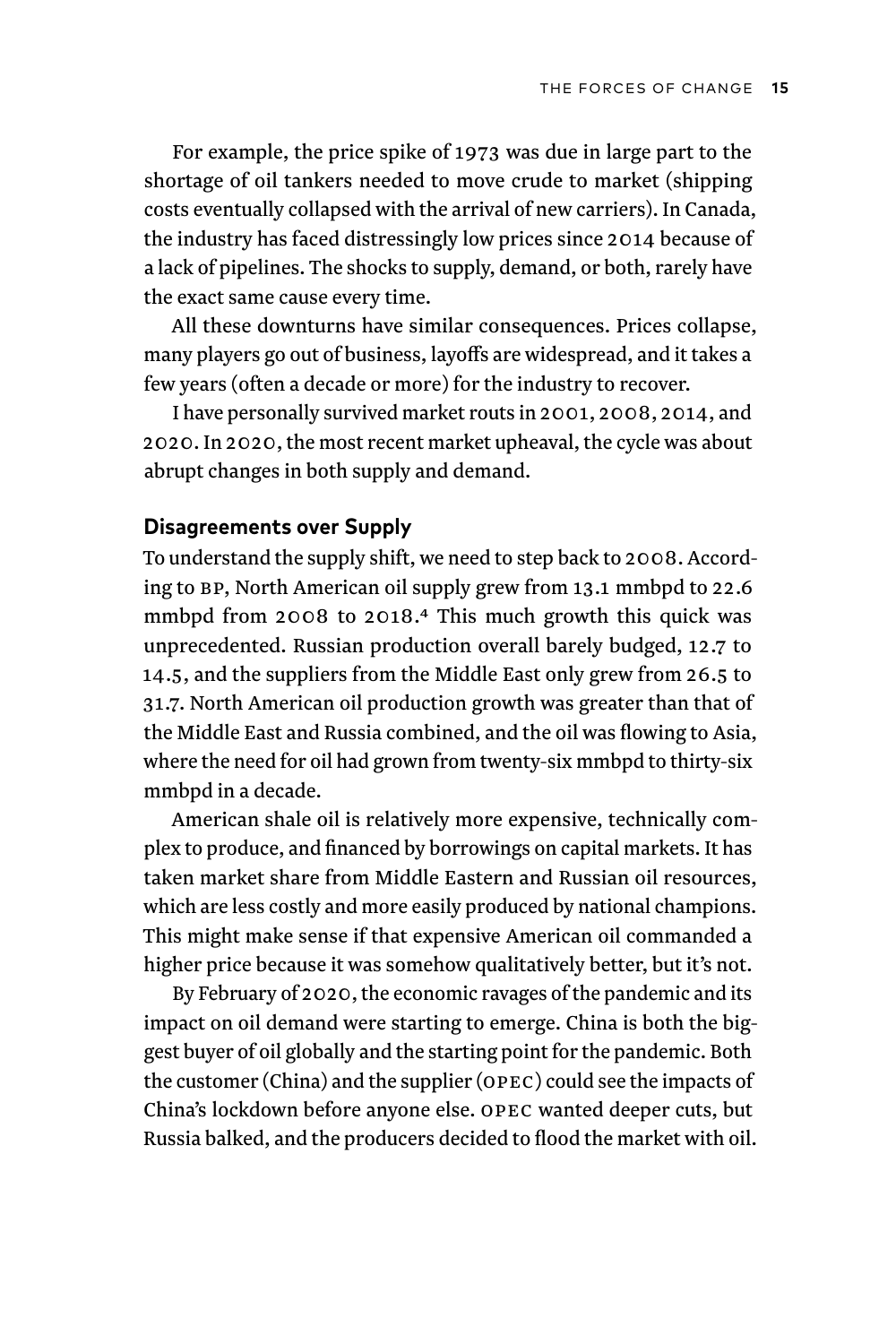Any eventual cuts agreed to by the producers are based on recent sales volumes, so the key to minimize the impacts of cuts is to maximize sales. Whether the oversupply was poor decision-making or a shrewd move to push the US out of the market doesn't matter. Supply surged ahead of demand by twenty mmbpd over March and April, leading to heaving inventories of 1.2 billion barrels, straining in storage.

In addition, the North American oil industry was in some pain. The **fracking** segment was already under siege because capital markets were growing increasingly suspicious about the fracking business model and the mountain of debt that these companies had taken on board. These are not low-cost businesses, and many would not survive.

Where supply meets demand is price, and we've seen the effects. The price of oil fell 85 percent within the year, from \$70.25 to as low as \$9.12, and in some markets under some conditions, the forward price was negative. The quantum of the fall is not without precedent it fell further in 2008, from \$139 to \$45.5

The pain in the industry has not been uniformly shared. The control of 85 percent of the world's reserves is by governments that are highly dependent on the proceeds from oil sales and are relatively unresponsive to price moves, **carbon** pressures, activists, and capital markets.<sup>6</sup> They are trimming to weather through, but they're not necessarily changing course.

## **Managing the Fallout**

In the commodity oil industry, the price of the product is set by the marginal barrel. That is, in theory, when all demand but one barrel is fully supplied by the market, the buyer of that last barrel will pay a little more to get it, and in doing so, lift all prices at least a little.

Similarly, the marginal barrel sets the price when the market is oversupplied. In 2014, as the US was ramping up its shale plays, the market swung into oversupply by a mere 1 to 2 percent (or between one and two million barrels per day).7 That oil was conveniently tucked away in storage, but once storage was full, the holder of the marginal barrel with no customer practically gave it away, causing short prices to collapse for everyone.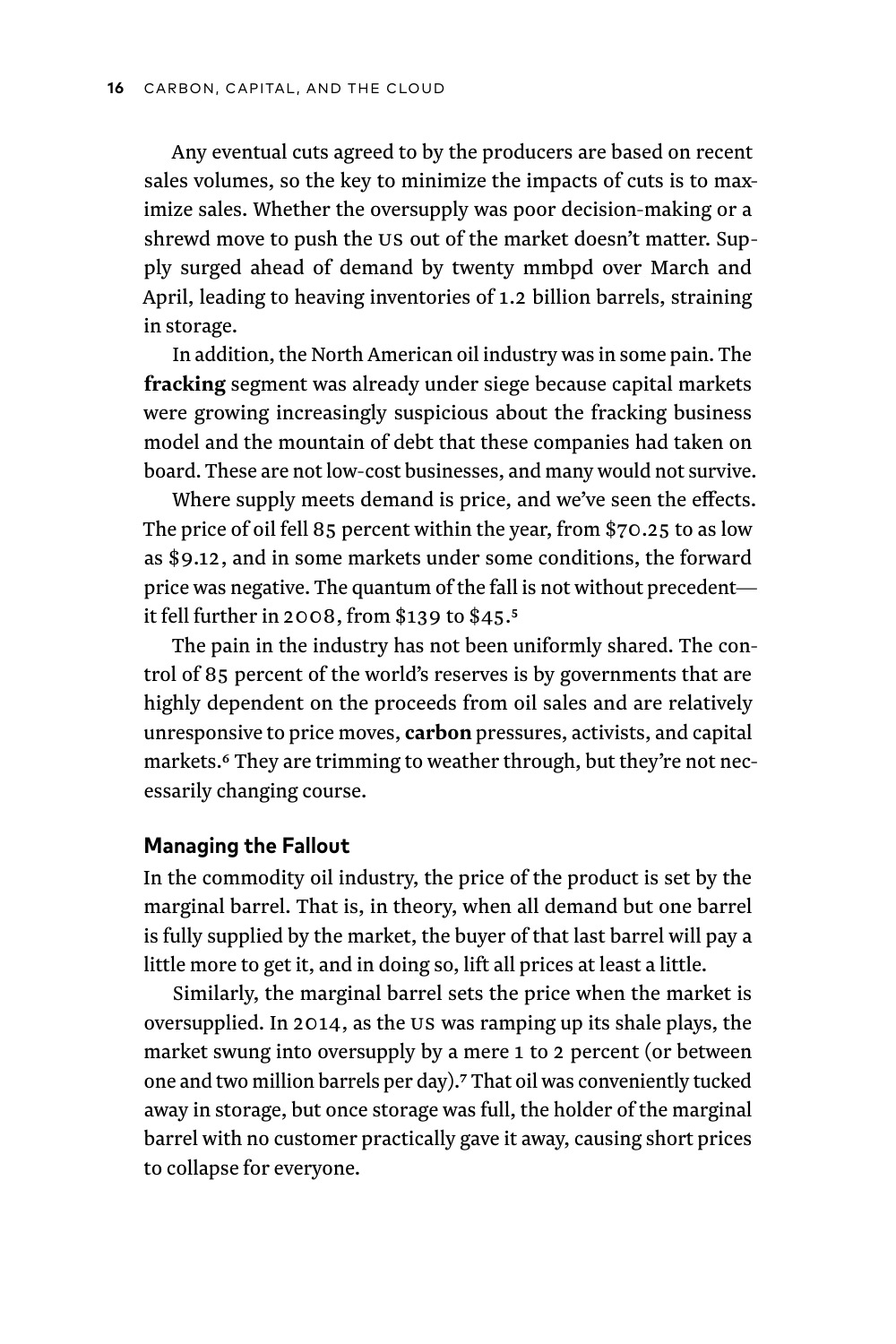This played out again with stark consequences at the beginning of the pandemic in February 2020 when Saudi Arabia and Russia both decided to flood the market with their oil in the face of the demand collapse caused by the pandemic.8 Prices promptly fell, and in some markets under some circumstances, prices went negative altogether with suppliers paying customers to take the product.<sup>9</sup>

If BP is largely correct, we are now, globally and much faster than anticipated, heading into a world that is structurally overbuilt for the demand, with the price of the product to be set by the marginal barrel.

The problem is that oil-producing states, provinces, territories, and nations cannot deliver a managed market structurally and are individually overly dependent on the riches thrown off by the most profitable global commodity that has been in perpetual growth mode for over a hundred years (a very long S-curve). There is no incentive, and in fact, substantial disincentive, to try to manage supply to the demand.

## **The Consequences**

The world has little experience in dealing with a permanently flat or declining oil market and no experience at all in managing an energy transition, which is playing out in late 2021. Oil and gas prices are rising very sharply as economies accelerate out of the pandemic following two years of low investment in energy infrastructure. Here are just some of the consequences that may well follow.

Structural advantage will favor the low-cost producers. That might not be OPEC, whose members are highly dependent on high oil prices to balance their national treasuries and pay for their social programs. There is space globally in the market for low-cost players everywhere. Upstream portfolios will be quickly reconfigured, leading to a wave of transactions and portfolio shaping—along the same lines as what happened in the gas industry.

At some level, capital markets price BP's negative view of the energy industry into their expectations for share value growth and future dividends. This has the effect of depressing all oil company stock prices. Capital for growth and expansion will be harder to secure for those producers outside of the national oil companies, and for those without a compelling story about cost leadership.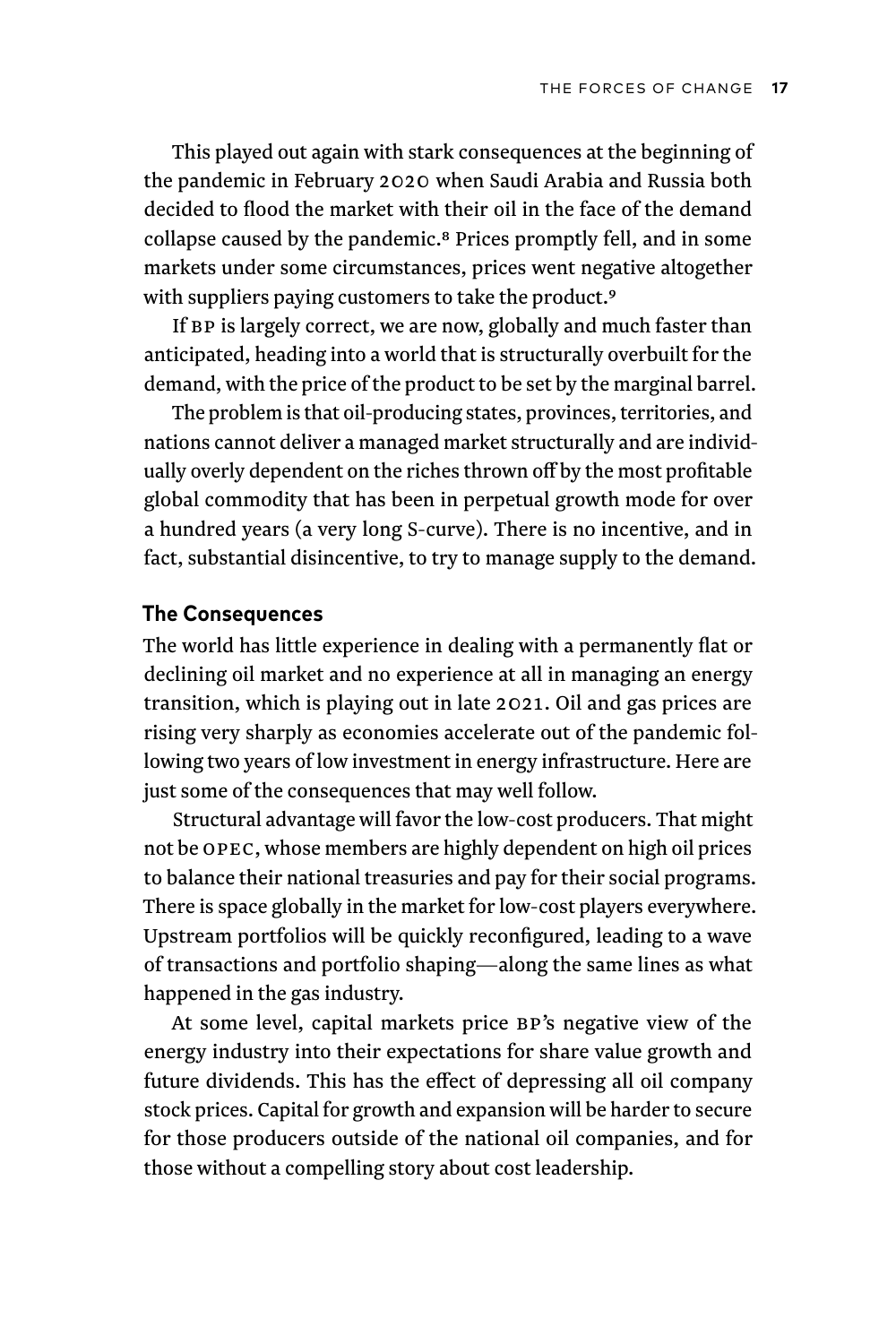Oil companies will high-grade their projects, and only the very best—with the fastest time to market, the lowest capital cost, the highest reliability, the lowest operating cost, the least impact on the environment, and the highest possible production—will be sanctioned. Everything else will be at risk of being mothballed or stranded as boards see that shareholders are protected.

Existing production is now on notice to prepare to be shut down, sold off, or run out, unless there is a plausible plan and meaningful measurable action to become the low-cost asset. This applies to basins, wells, and facilities throughout the entire value chain. Even gas stations will need to transform or consolidate. Managers everywhere should take this to mean "we are now on war footing" with our costs and productivity.

Traditional suppliers to the industry (engineering firms, equipment companies, consultants) whose services reflect the commodity price will need to find new sources of revenue as capital projects vanish and cost pressures everywhere else pinch margins. This should trigger a wave of fresh innovative thinking about the industry, galvanized by successful changes introduced during the pandemic.

Employees in the industry will rethink their career choices. Those who have left the industry will feel vindicated. Long-service workers will be content to just wait it out, but their stock options and pension exposure to the industry will call for personal retirement fund diversification.

The biggest worry is that the talent pipeline influencers (parents, school counselors, social media, youthful activists) will more firmly steer youth away from the sector. The fallout will show up in five short years. Leaders will need to redouble their efforts to keep their people in the game, and they'll need a much more positive story to tell.

**Rentier state** governments will urgently need to fundamentally rethink their economies as revenues from the industry experience a double fall (reduced volumes and lower royalties because of the lower price). Lower tax revenues mean weaker schools, poor health care, and imperiled retirements.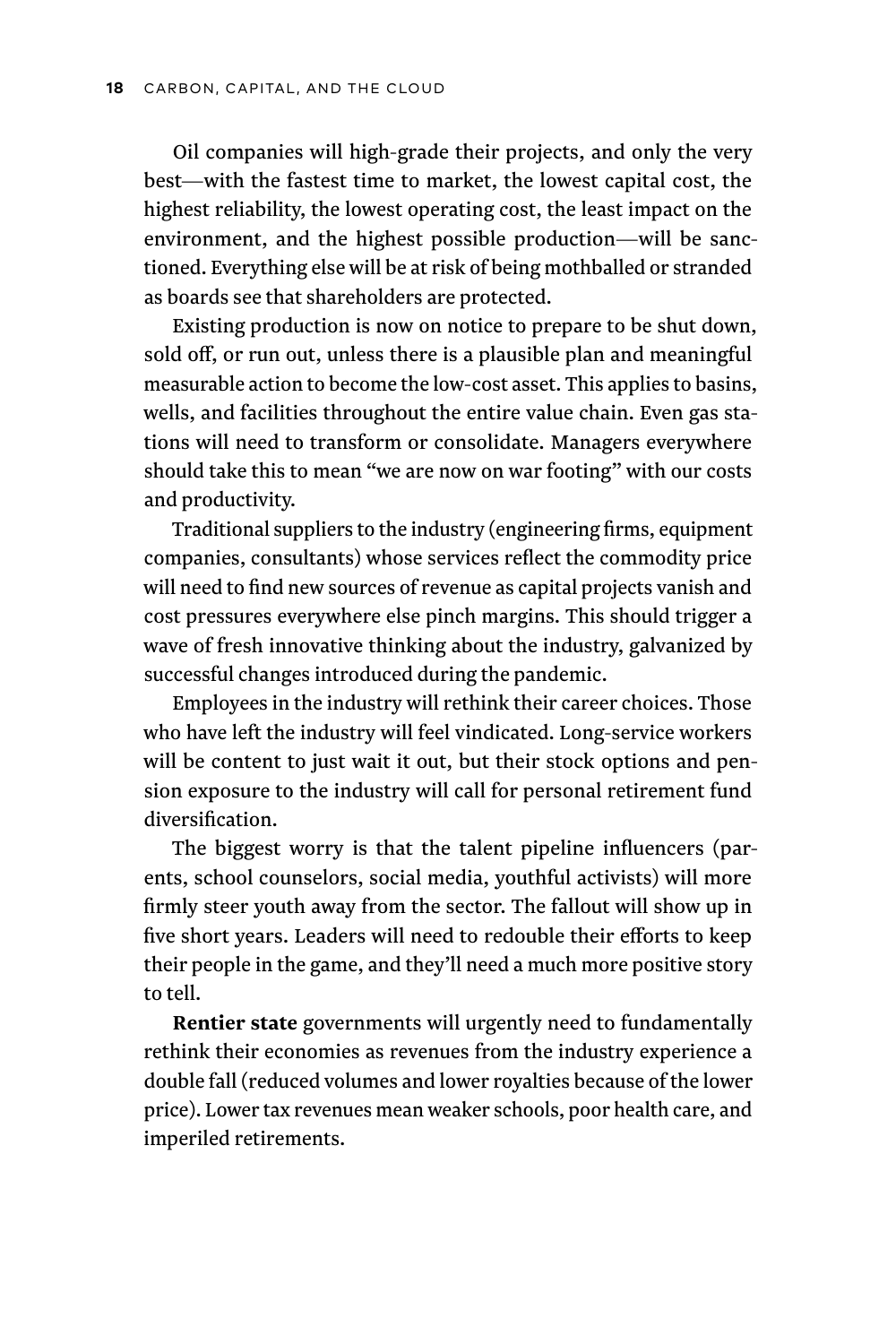Short countries (that is, importers of oil) will revisit with renewed interest any green plans. Continued investments in oil import infrastructure will increasingly look like stranded money.

The biggest winners in the shakeout will be those with innovations that work to take out cost. The pandemic has shown the industry how to change fast, and many companies will need to do exactly that.

# Digital Lag?

If you are raising money in capital markets for an oil and gas venture, no matter the segment of the industry, chances are you will be asked how you are dealing with technology-driven change. The implicit message is that capital markets suspect that the industry is not fully prepared to embrace digital innovations.

# **Is Oil and Gas Already Digital?**

Capital markets ask about technology-driven change because so many other sectors failed to anticipate the impacts of digital innovations and delayed or avoided acting in the face of the threat. This do-nothing strategy resulted in the permanent destruction of capital. Retail has seen thousands of store closings because of Amazon. Video rental outlets vanished because of streaming. Newspapers have folded because ad revenue has swung decisively to Facebook and Google. Ubiquitous online communication **app**s have taken the market away from telecom providers and phones. Even maps are being displaced by widespread **GPS**. Sector after sector has been transformed.

Oil and gas professionals are quick to declare their industry highly "digital" already. In some very specific respects, it is a fair conclusion to reach. The upstream sector in particular is very data intense and has been collecting and interpreting gigantic **seismic** datasets for decades now. Big oil companies historically match governments in their ownership of super-large data centers and data-processing supercomputers. The industry has a history of selling its **subsurface data** at a level distinct from other sectors (save other resources industries). The sector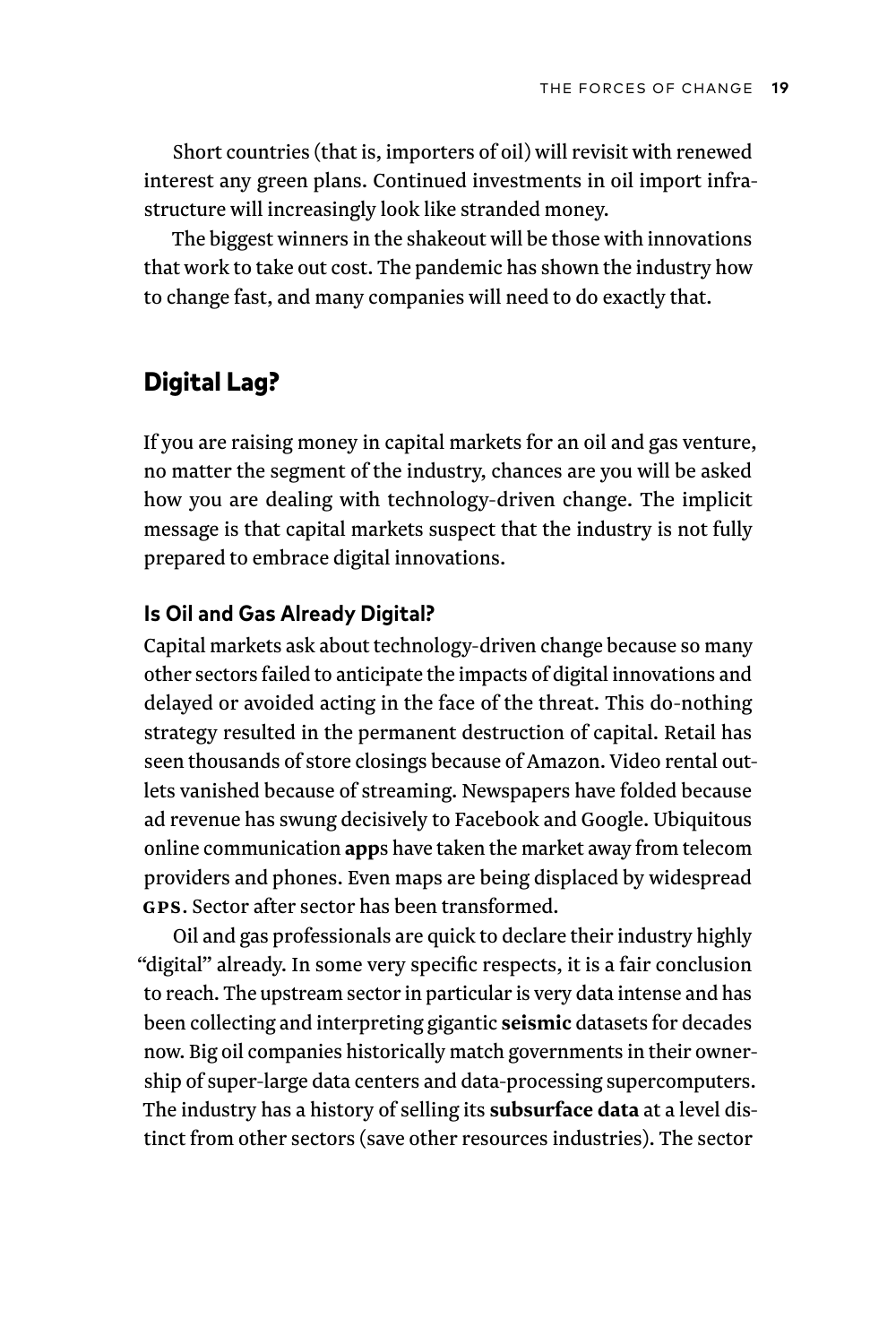connects almost all of its infrastructure to **SCADA** (supervisory control and data acquisition) equipment.

# **Digital Tourism Is Over**

Virtually every large oil and gas company is now "doing something" in digital. It's clear that the boards and management now get it. A few have put **digital native**s on their boards. Search the org chart, and you can probably identify the digital innovation team that is toiling away on digital, such as a small group that is trying to shepherd a portfolio of small-scale initiatives to scout out candidate solutions, launch some trials, test some ideas. Some companies even have investment funds that take positions in promising new business ventures.

If anything, it's the supply chain to oil and gas (the thousands of specialized companies that sell services, supplies, and equipment to the industry) that are not very digital.

But the oil and gas approach to digital is consistently out of sync with a digital world that is expanding in capability on an exponential basis every eighteen months. The oil and gas industry business model is predicated on the scarcity of data, high-cost storage, expensive computational horsepower, a few large business partners, and a stately pace of change. Our overall business reality is rapidly shifting to a super-abundance of data, unlimited storage, flexible on-demand analytics, lots of clever startup innovators, and a hyperkinetic business cadence. A single digital company, Amazon, designs, tests, and introduces over fifty million software updates a year, during which time an oil and gas company might launch a few hundred.<sup>10</sup>

To describe the industry as "already digital" is a mischievous misdirection, if not categorically false. To quote Customer Centric and Optimization Technology Director Tomas Malango, from Repsol, "We need to improve our digital skills as a 'sixth sense,' to become better professionals."

# **The Problems of Perception**

It is worrisome that some industry insiders think it helpful to paint the industry as on par with digital industry leaders.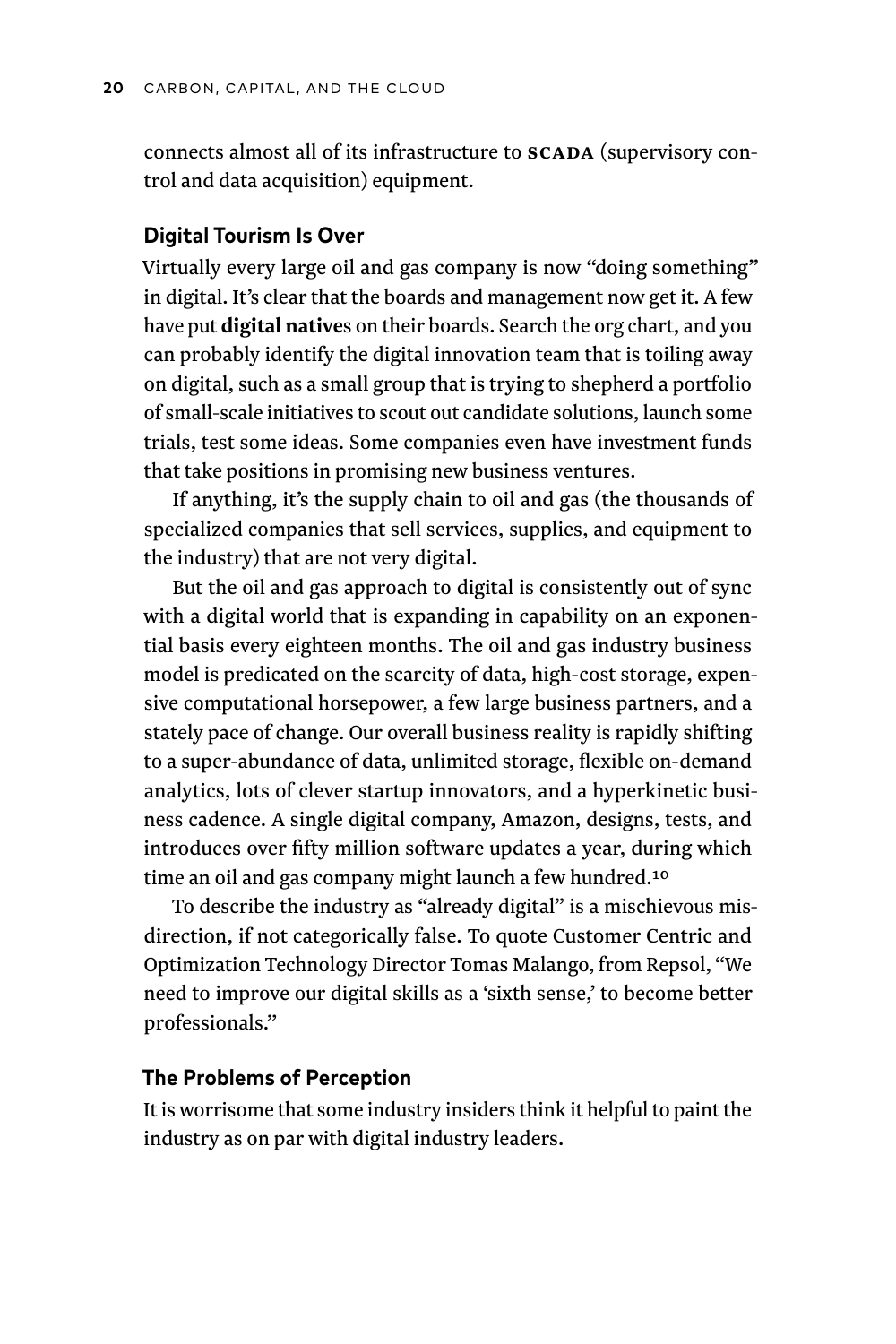It communicates to next-generation talent that there's no opportunity in the industry. This isn't healthy. The industry already faces strong headwinds from society, and the youth contemplating their career options have ample opportunities elsewhere. Oil and gas should instead be presenting itself as the center of digital innovation among heavy industries.

Capital market participants need strong encouragement to invest in oil and gas. There are a number of movements around the world to divest or severely restrict capital investment in the fossil fuel sector.<sup>11</sup> The industry needs a new narrative; it is not just leveraging technology but also pioneering cutting-edge technologies.

The "already digital enough" mindset robs the industry of muchneeded attention from digital entrepreneurs. Since digital is impacting all industries at the same time, just not at the same pace and intensity, entrepreneurs and startups have plenty of opportunity to chase. Without clear signals of interest from the industry, these entrepreneurs will direct their attention elsewhere.

# **A Late Adopter**

There's ample evidence to suggest that oil and gas is a latecomer to the wave of digital change.

*Digital Vortex*, the book cowritten by IMD and Cisco, looks at a dozen industry sectors to forecast the timing and impact of digital innovation.12 They conclude that oil and gas is eleventh out of twelve sectors, well behind retail, banking, transportation, and technology. Only the pharmaceutical industry will feel the effects of digital later. I reach similar conclusions in my book *Bits, Bytes, and Barrels*, in which I look exclusively at the various segments of the oil and gas industry (upstream, midstream, downstream, services).13 The IEA, in their global study about the impact of digital on energy, argue that oil and gas adopts digital features relatively slowly.14

This makes complete sense. It's much easier and cheaper to design digital into a new asset than to add it after the fact to an older one, especially in a world of heavy steel assets. More than 85 percent of the assets in oil and gas were in place before digital was even a thing.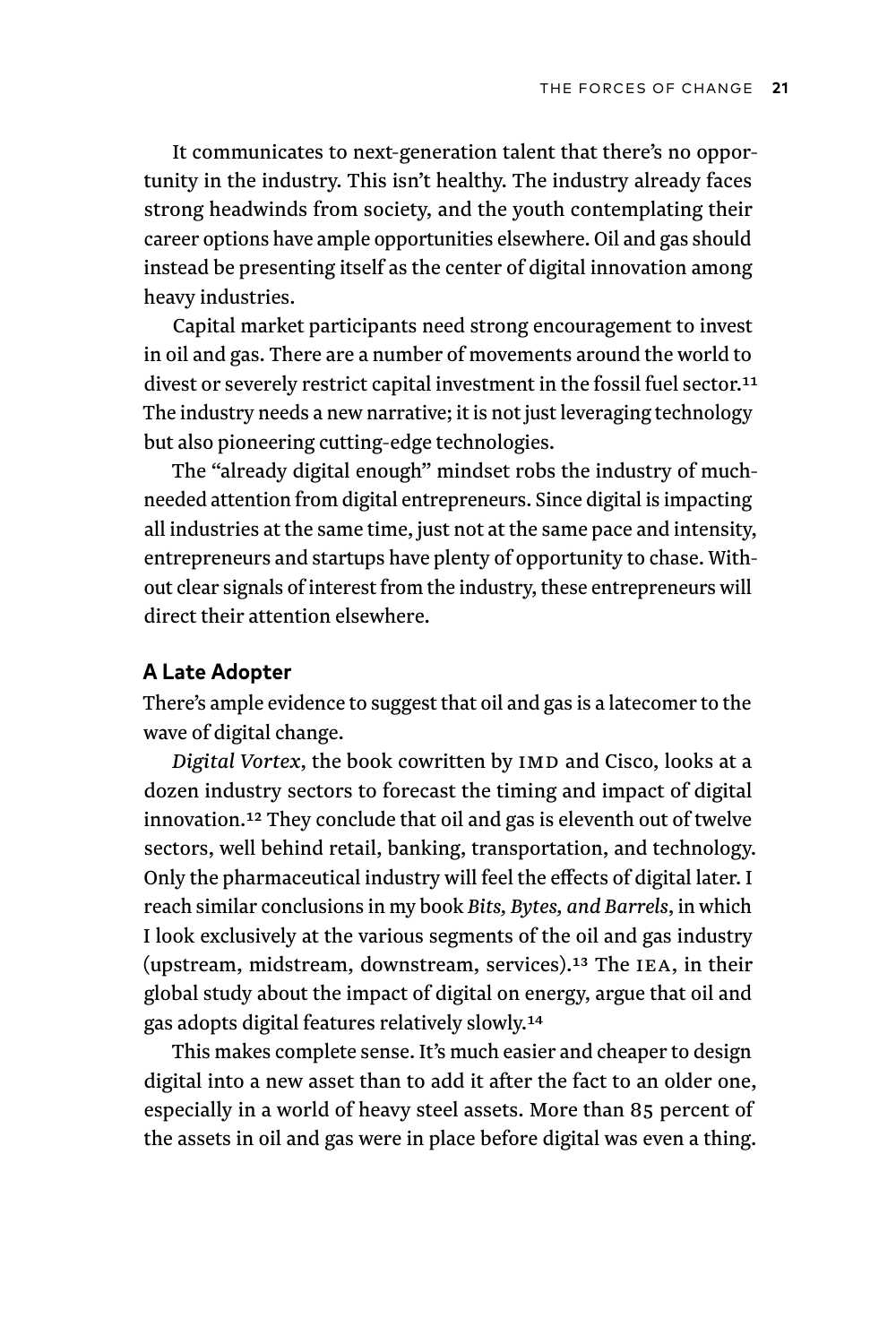The window for adding digital smarts to an operating asset is usually pretty tight—confined to the regular **turnaround**, which is at most only a few days in duration. For **offshore** platforms, the window is even tighter, particularly if hardware is involved.

Oil and gas is a cautious industry and risk averse. For this, society is grateful. Spills of crude oil are hard to clean up, gas pipeline ruptures turn into fireballs, and the product is toxic. The industry applies the highest standards for safety and environmental compliance. Equipment must meet exacting engineering standards, and the introduction of new equipment, including digital, is done under strict management of change (**MOC**) processes.

Economically, it hasn't made much sense for the industry to invest in digital technologies. The downturn in commodity prices in 2014 scaled back the industry's ability to invest, and the limited capital available tends to go towards growth in reserves or production. With conventional oil basins operating only for a few more years, it is hard to justify investing in new technology. It's challenging for managers to demonstrate with clarity that a digital investment will pay off.

The culture of the oil and gas industry is also biased against external digital innovation. The industry relies on incumbent industry insiders to design and introduce new solutions. Those insiders are often tied to legacy technology architectures and designs that date back decades and were never built for the open environment within which digital thrives. They are incentivized by contracting models and licensing structures to keep small firms at bay. Big Oil struggles to figure out how to work with small, nimble startups.

Oil and gas is a long way from being digital. There is still untold opportunity for young people and tech entrepreneurs to find fortunes in the industry.

Just ignore the message that the industry is a digital leader. It's not.

# Environment, Social, and Governance Pressures

A second question posed by capital markets is about company responses to environment, social, and **governance** pressures, or **ESG**.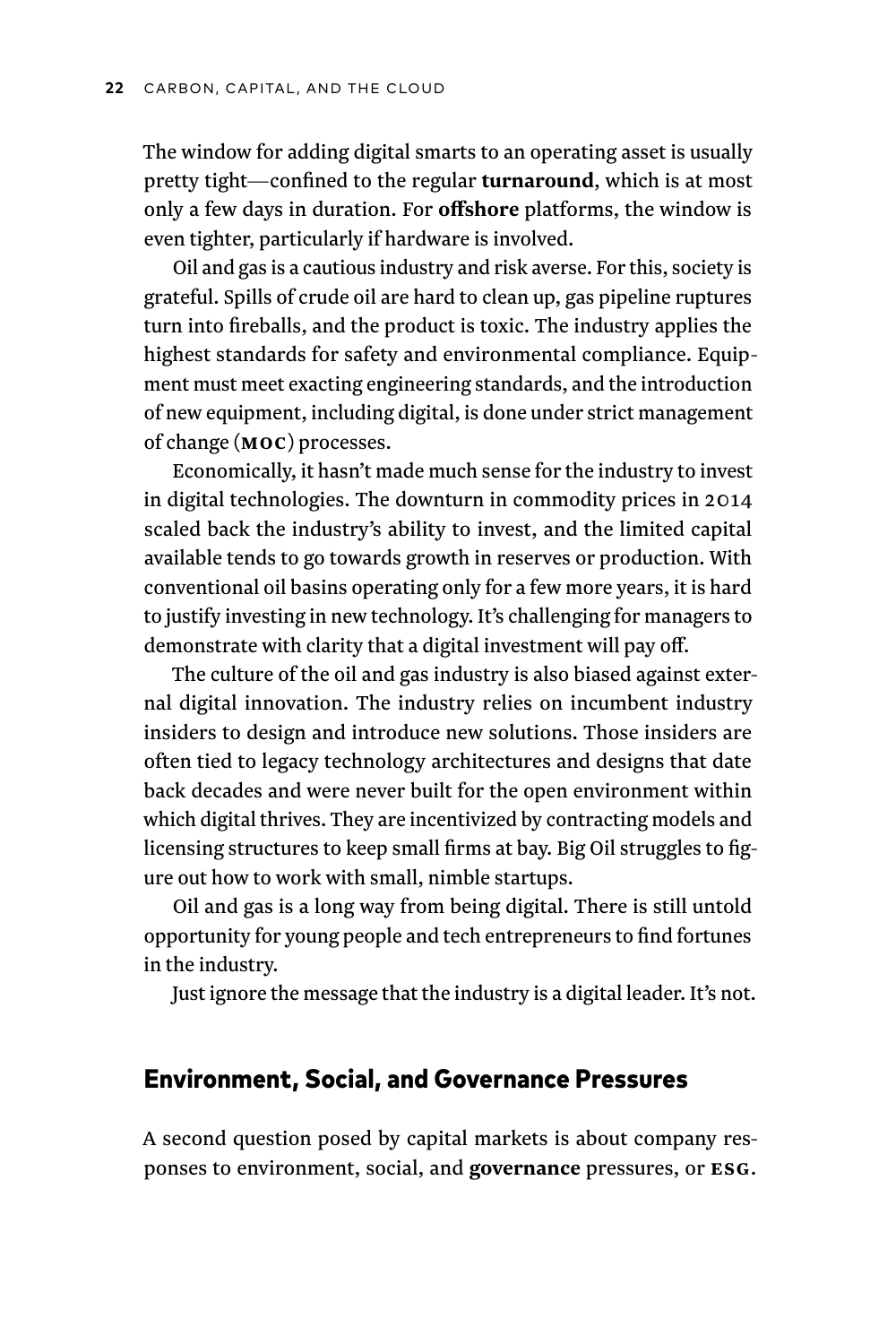Many people wonder what ESG means. The concept is that companies will take ESG factors into account in their decision-making, so that they consider the long-term consequences of their choices.

I'm simplifying, but environmental considerations can include the impacts of enterprise on water, air, soil, land, plants, animals, fish, and oceans. These can be cumulative and absolute impacts that affect the overall balance of nature, the ability of natural systems to repair and rejuvenate, recover and renew. Social considerations can include impacts on communities, Indigenous populations, urban and rural settings, the disadvantaged, and the developing. Governance can include how decisions are made, and whose views are considered, including considerations such as labor groups, Indigenous peoples, communities, political systems, regulators, and capital markets. Again, impacts can be both cumulative and absolute.

ESG thinking has come about because, traditionally, the production and consumption decisions that countries, enterprises, and individuals make typically place a priority on short-term and narrow criteria, such as achieving the lowest price, maximizing shareholder needs, meeting capital market targets, or satisfying regulators, not on satisfying these broader, longer-stride societal factors.

# **We Do Not Have a "Planet B"**

It might seem absurdly obvious, but our planet is our only home. We all have a stake in it, whether we are from rich countries or underdeveloped nations, regardless of our background or age. Our planet is our collective responsibility, and we're accountable to not just part of the Earth, but all of it, from its plants and animals to its deserts and oceans, from its air and water to its farms and factories. We do not have an alternative planet to move to, although I am appreciative of the billionaires keen to colonize Golgafrincham.15 Earth is indeed a home, because it's where we grow up, eat our meals, raise our kids, celebrate our successes and failures.

In this light, we should make decisions that help us keep the whole of the planet intact, safe, and long-lasting. All things feature a steady level of degradation: My neighbor's roof leaks, and they need to replace it. But we can't replace the planet, so what we need to do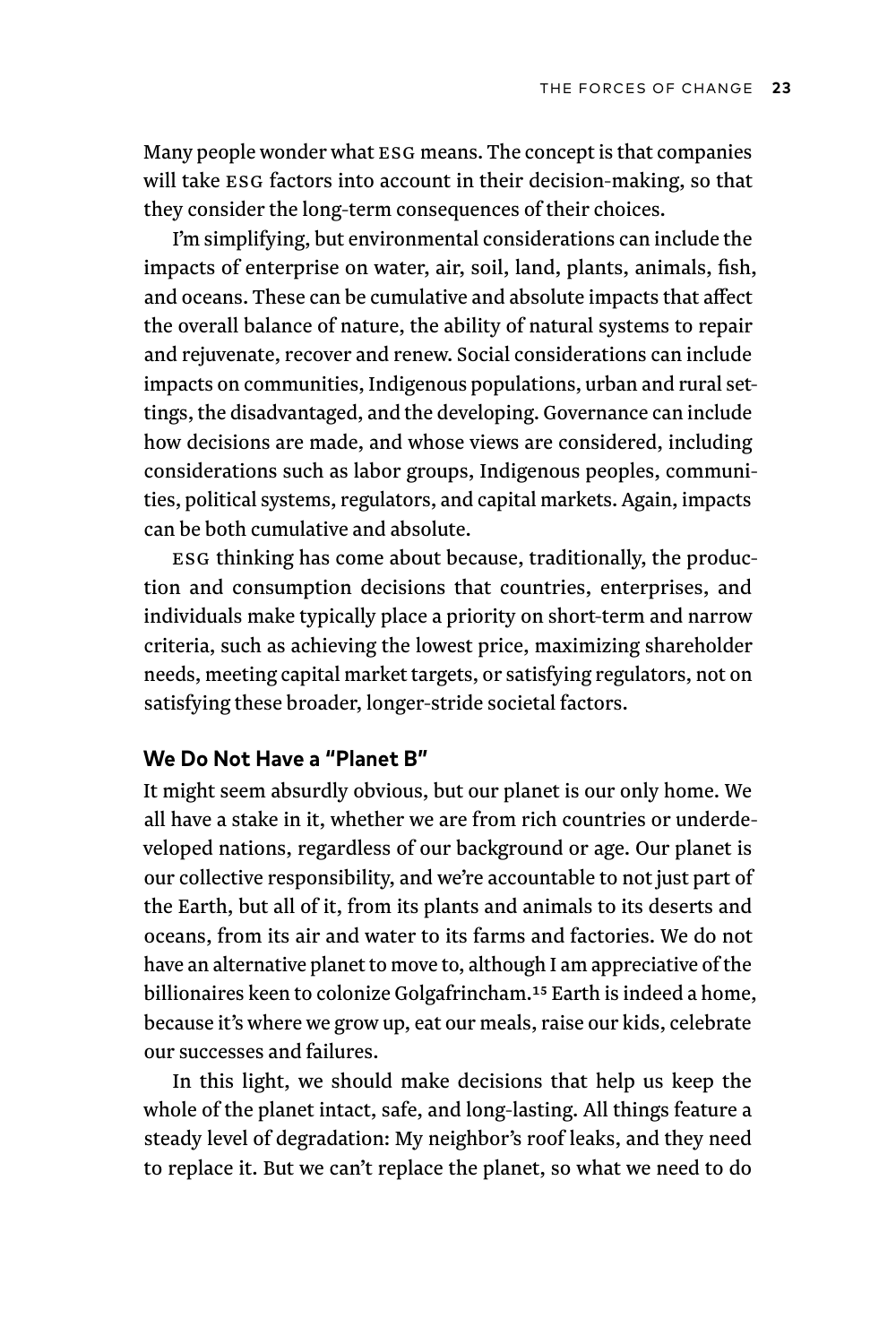instead is keep it from degrading to a point at which it can no longer be our home.

Ironically, Earth is structurally unsafe for us. There's a lot of visible danger on our planet, from wild storms, to searing heat, to destructive fires, to droughts, floods, volcanoes, earthquakes, and tsunamis. We are routinely under threat, yet we have done exceptionally well in weathering these dangers. We live much longer and healthier lives. But we are now pursued by some insidious new foes—from rising temperatures and rising sea levels, to water shortages, to air pollution—which seem to be of our own making. We are threatening the intactness of our home and our own safety.

Until we find an actual Golgafrincham, we need the current one to last forever. Forever is a long time, for people who sometimes only think in terms of election cycles.

## **The ESG Connection**

Absent any ESG influence, we have not been all that good about or consistent in thinking of the planet as our only home and making decisions that help it stay intact, safe, and eternal. In fact, there is ample evidence that suggests we have, for many decades, been rather shortsighted. To quote a comedian, if the planet were a car, we'd drive it like it's stolen.

Fortunately, some far-sighted governments have taken up the cause to provoke more attention to ESG in decision-making. Denmark has declared an end to exploiting its oil resources in the North Sea. The EU has stated its intent to be carbon neutral as a trading bloc by 2050. China has announced its goal to be carbon neutral as a country by 2060.<sup>16</sup>

In addition, the next generation of talent really appreciates ESG. The millennial generation, born between 1980 and 1994, is surrounded by technology and experienced 9/11, the 2008 recession, slow starts to their careers, and high housing and education costs. They stand at the threshold of their peak saving years and maintain a strong belief that the companies in which they invest should go beyond money-making to become part of the solution to environmental and social issues.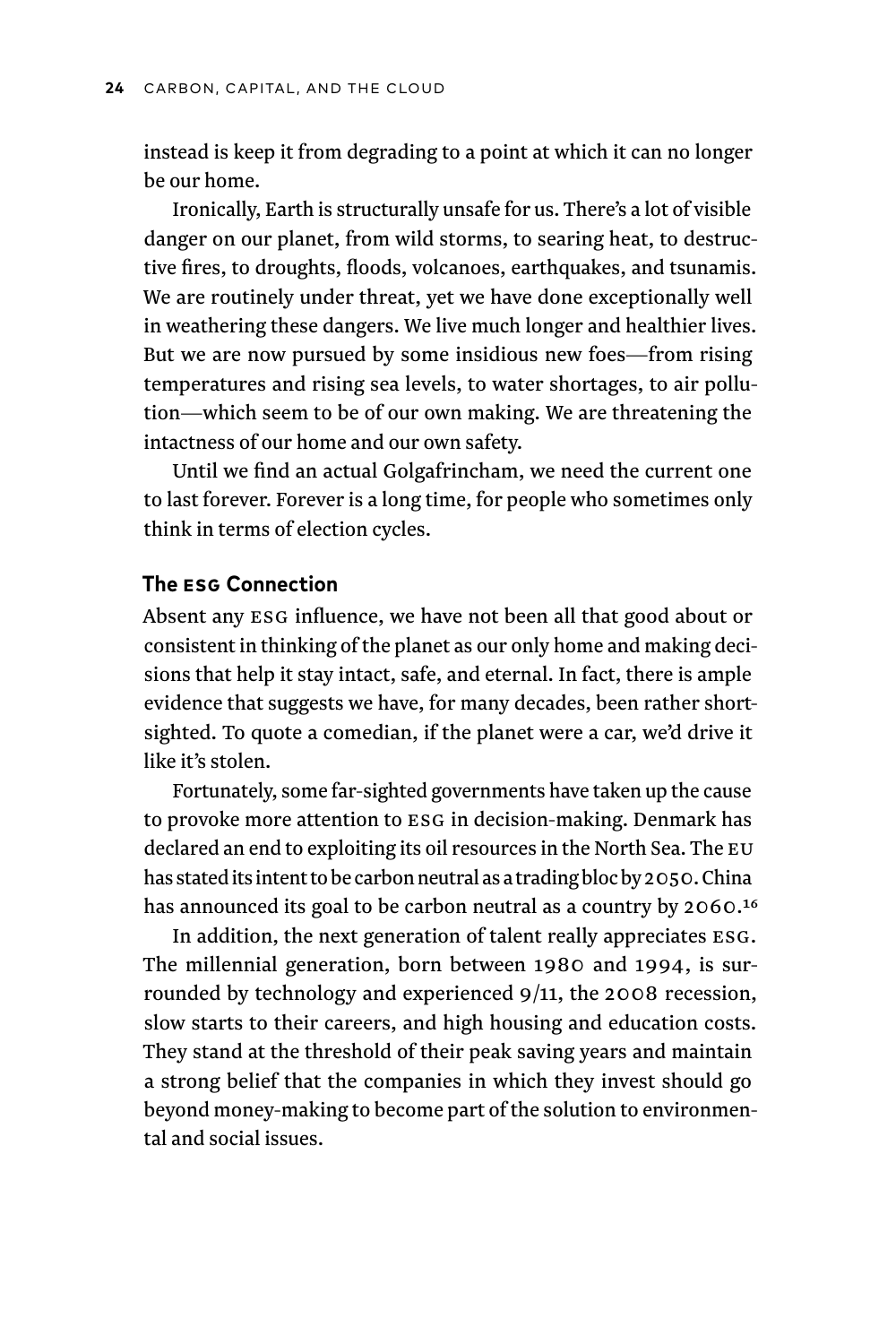Millennials are far more likely to want to work for companies that make strong ESG commitments. Surveys in 2019 by the G&A Institute show that 40 percent of millennials would take a pay cut to work for a responsible employer, and 40 percent had already selected their employer on this basis, compared to just 17 percent of baby boomers.<sup>17</sup>

# **Capital Markets and ESG**

Capital markets have taken note of this tendency and are now exerting very real pressure on the oil and gas industry to declare its goals and intentions regarding ESG. Without that clarity, construction projects can't get insurance, and production can't get funding. Even mighty Alberta, the biggest Canadian investor in clean technology, the undisputed export engine of the country, and whose oil industry is among the most highly regulated globally, has been brought to heel by Wall Street money.18

One way to understand how capital markets view energy companies is through market indices. While not perfect (indices reflect more sentiment than just ESG measures), the indices provide an important gauge about market sensitivity. For example, the S&P TSX one-year oil index in 2020 was down 26 percent, while the S&P TSX clean tech and renewable index was up 80 percent.19

The problem with oil and gas is that the resource is, by definition, not sustainable. Once extracted, the resource does not naturally or quickly replace itself, like a forest or a fishery. Upstream oil and gas is best viewed as a self-destructive business model. Oil and gas generally is a scale business, and it carries a significant physical footprint. It struggles with its environmental track record in light of its spills and emissions. Some of its legacy designs, such as gas wells that intentionally use methane under pressure to actuate the well mechanics, are fundamentally opposite to ESG ideals.

And in case you think capital shifts are only a concern for energy companies, think again. Tesla—the muscular offspring of an ESG mother and a digital father—saw its stock rise 800 percent in 2020,20 whereas GM and Ford shares rose by 50 percent, BMW and Volkswagen shares were flat, and Daimler was up by just 20 percent.21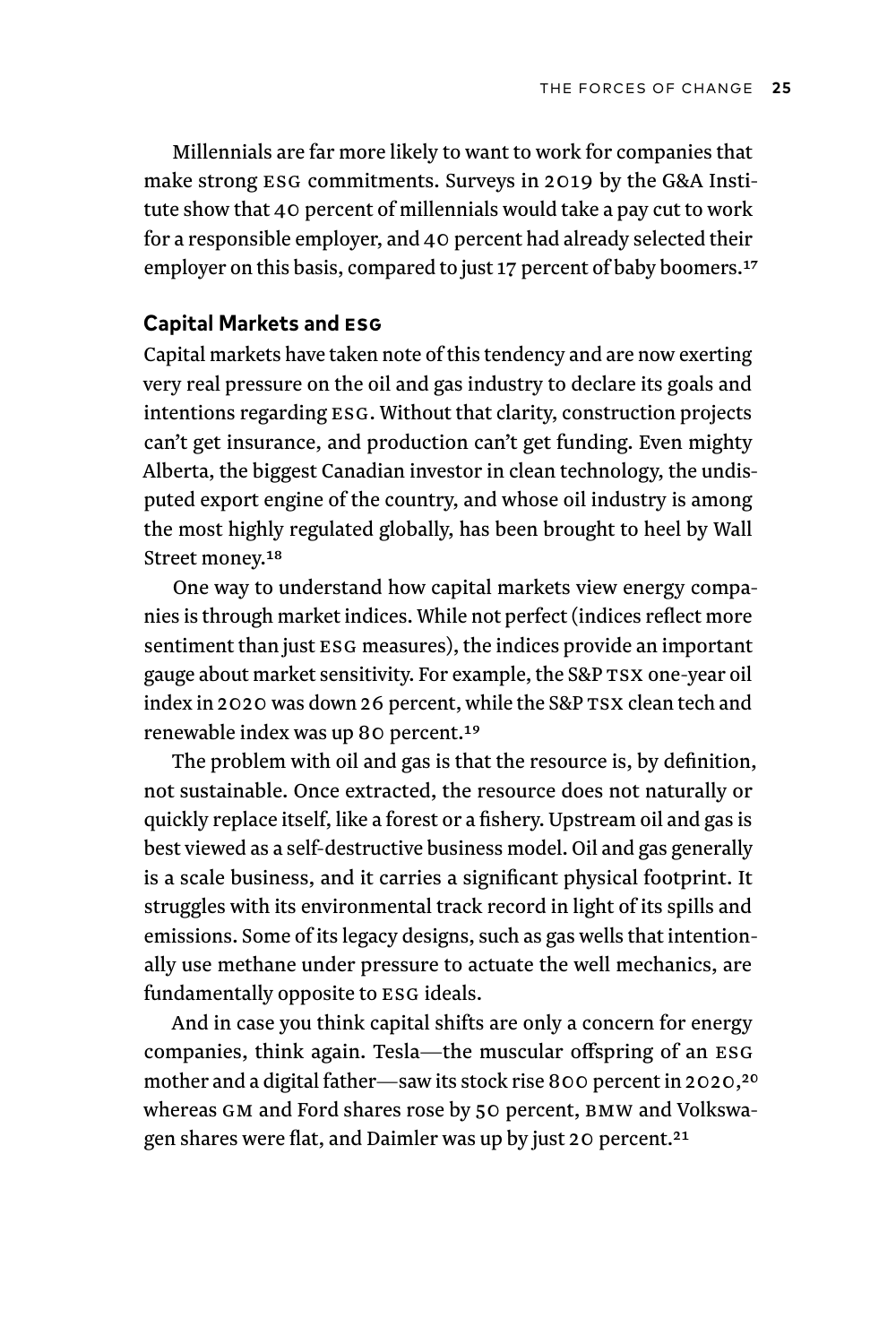## **International ESG Efforts**

Many nations and trading blocs are launching various ESG initiatives, with Europe leading the way. The European Green Deal, announced to much fanfare in December 2019, serves as a sweeping agenda to green up the continent—meaning achieving **carbon neutrality**—by 2050.22 The deal has broad support—93 percent of Europeans see climate change as a serious concern.

The deal is illustrative of the kinds of changes that will become the norm across many societies in the years ahead. The EU is a large and influential trading bloc, and its regulatory environment is often used as a default standard by companies operating globally.

The Green Deal sets out five transformative goals:

- **1** to sign into law a binding requirement for member nations to act on climate change and spur investment;
- **2** to decarbonize the energy sector;
- **3** to renovate buildings to reduce their energy use and costs;
- **4** to help European businesses become world leaders in the green economy; and
- **5** to implement cleaner, cheaper, and healthier forms of private and public transportation.

While the deal highlights key areas in which policies will be developed to achieve carbon neutrality, fossil fuels are so essential to Western life that any new policies will have spillover impacts on the sector. EU member nations will be expected to tabulate the carbon emissions in the entire supply chain, not just those that occur on European soil, lest its economy craftily shift its carbon footprint off the continent, which would defeat the purpose of the policies.

European oil champions such as Shell and Repsol have already announced their goals to transform their own carbon footprints.23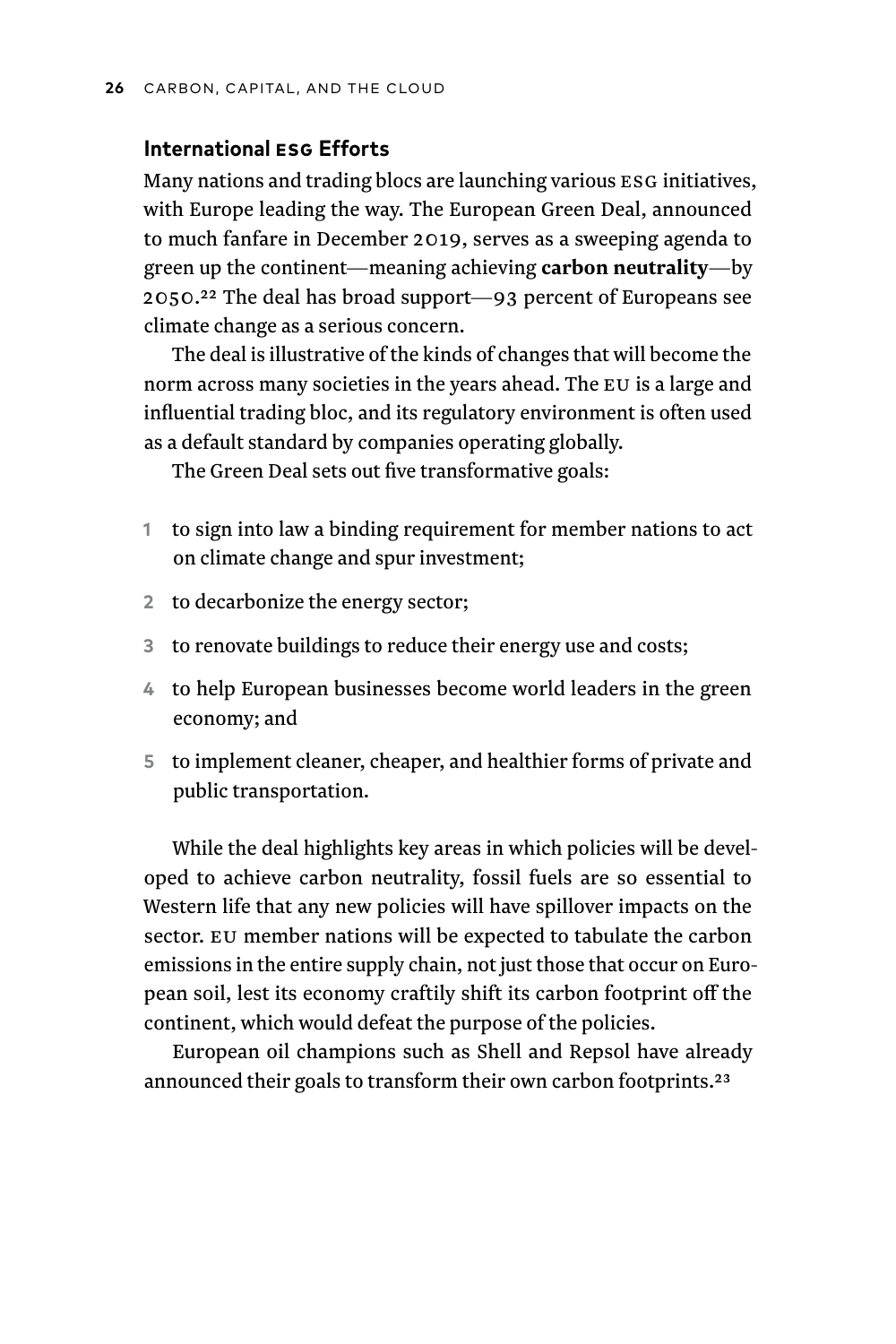**The production** and consumption of energy products account for fully 75 percent of the EU's carbon emissions, so the energy industry is going to get the lion's share of the pressure to change. The engineering industry anticipates a dramatic upswing in demand for new energy infrastructure. "Energy transition has been described as the biggest reallocation of capital in industrial history," says Dr. John Pillay, who is senior vice president of digital transformation at Worley.

The energy industry is expected to

- **•** achieve 50 percent reduction in greenhouse gas (**GHG**) from a baseline in 1990 by 2030, and carbon neutrality by 2050;
- **•** connect grids to better utilize renewable energy sources;
- **•** boost energy efficiency;
- **•** decarbonize the gas sector; and
- **•** develop the offshore wind sector.

# **The Law**

The details of the law are not finalized, but the intent is clear. EU member nations will become legally bound to achieve the 2050 target. What countries will do is bring into force the "rules" to achieve the outcomes that they need to be legally compliant. In practice, for example, to obtain a permit, a new business venture will need to demonstrate that its activities will not negatively impact the national target. National industrial policy will need to incorporate carbon neutrality as a key feature. State owned companies, national funding agencies, and sovereign wealth funds will quickly invest accordingly in order to demonstrate progress.

What follows are some of my predictions as to how this will play out.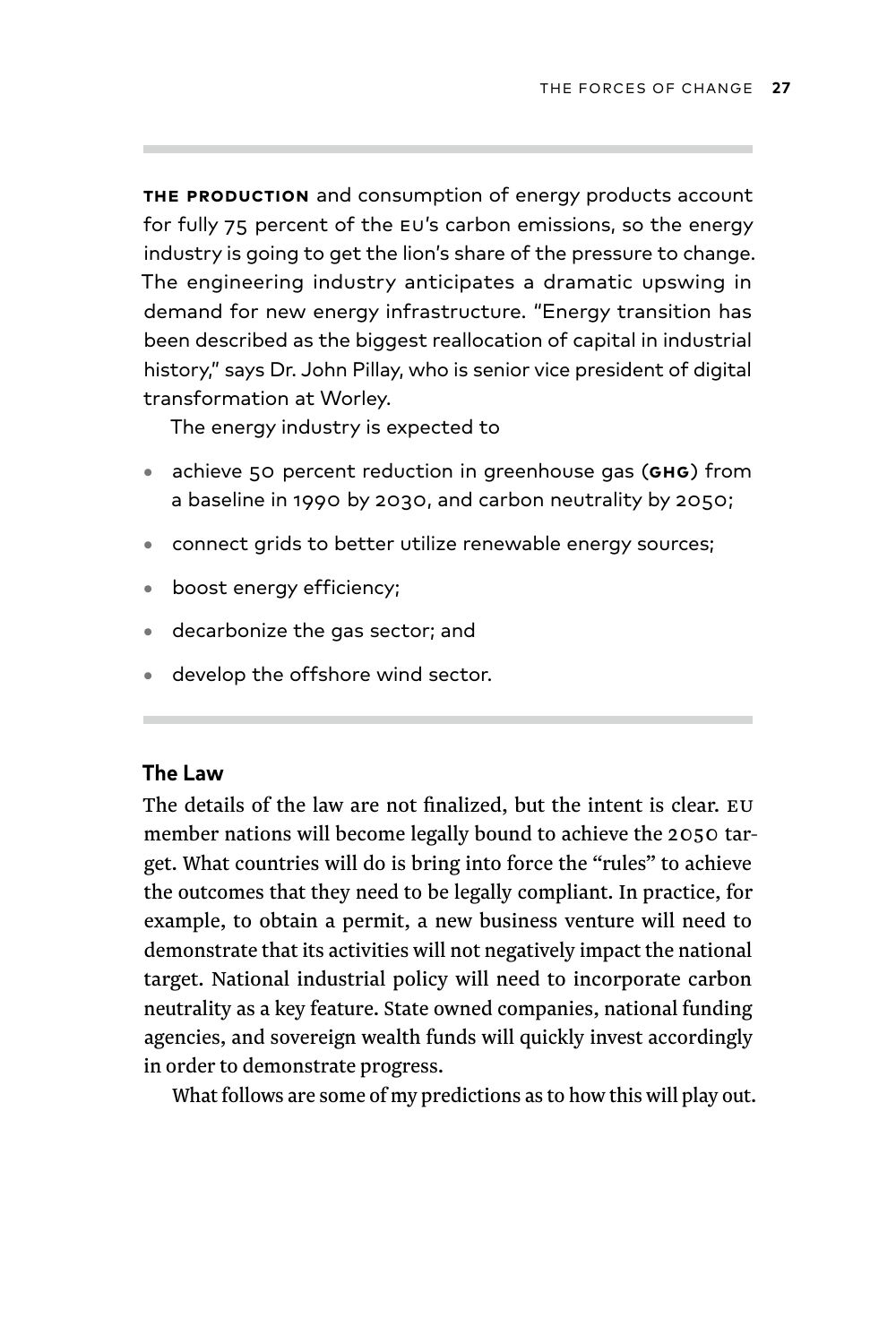#### **PLANNED VISIBILITY**

Businesses will state in their circulars how they intend to become compliant with the rules. Importers will come under scrutiny to demonstrate that they are not simply exporting their carbon business model overseas beyond the reach of EU law.

By implication, companies that sell into an EU supply chain (energy producers, chemical companies, car parts, electronics, foodstuffs) are going to be pressed into accounting for their carbon emissions and into reducing their carbon footprints.

#### **NO NEW FOSSIL FUEL INVESTMENT**

New **greenfield** long-life fossil fuel assets will not be built in Europe. Three decades seems like a long time, but not in the realm of oil and gas, where horizons are often measured in decades. For example, building a new liquified natural gas (**LNG**) export plant typically takes five to seven years, and such facilities are expected to be operational for at least twenty years, if not longer. Few boards will sanction large shareholder outlays against this backdrop.

Environmentalists now know that a few years' determined delays will be all that's needed to kill off new projects.<sup>24</sup> Investments in new coal, oil, and gas reserves will need to formally address the potential for those assets to become stranded. Any existing reserves on the books that cannot be brought to market promptly may need to be written down.

## **DIVERSIFICATION OF ENERGY SUPPLY**

To stay in business, fossil fuel energy companies will need to become carbon competitive with their zero carbon peers (the sun and the wind), which means achieving net zero emissions. Existing fossil fuel energy businesses (coal power, gas power plants) will need to minimize their carbon impacts, wind up operations, convert to some other purpose such as renewable power generation, and invest in relevant offsets such as carbon capture and storage or plant trees as carbon sinks. Companies will need strategies to progressively transition, or they will face extinction.

The European Green Deal, and many others like it, does not spell the end of the oil and gas industry. There's still a need for plastics, and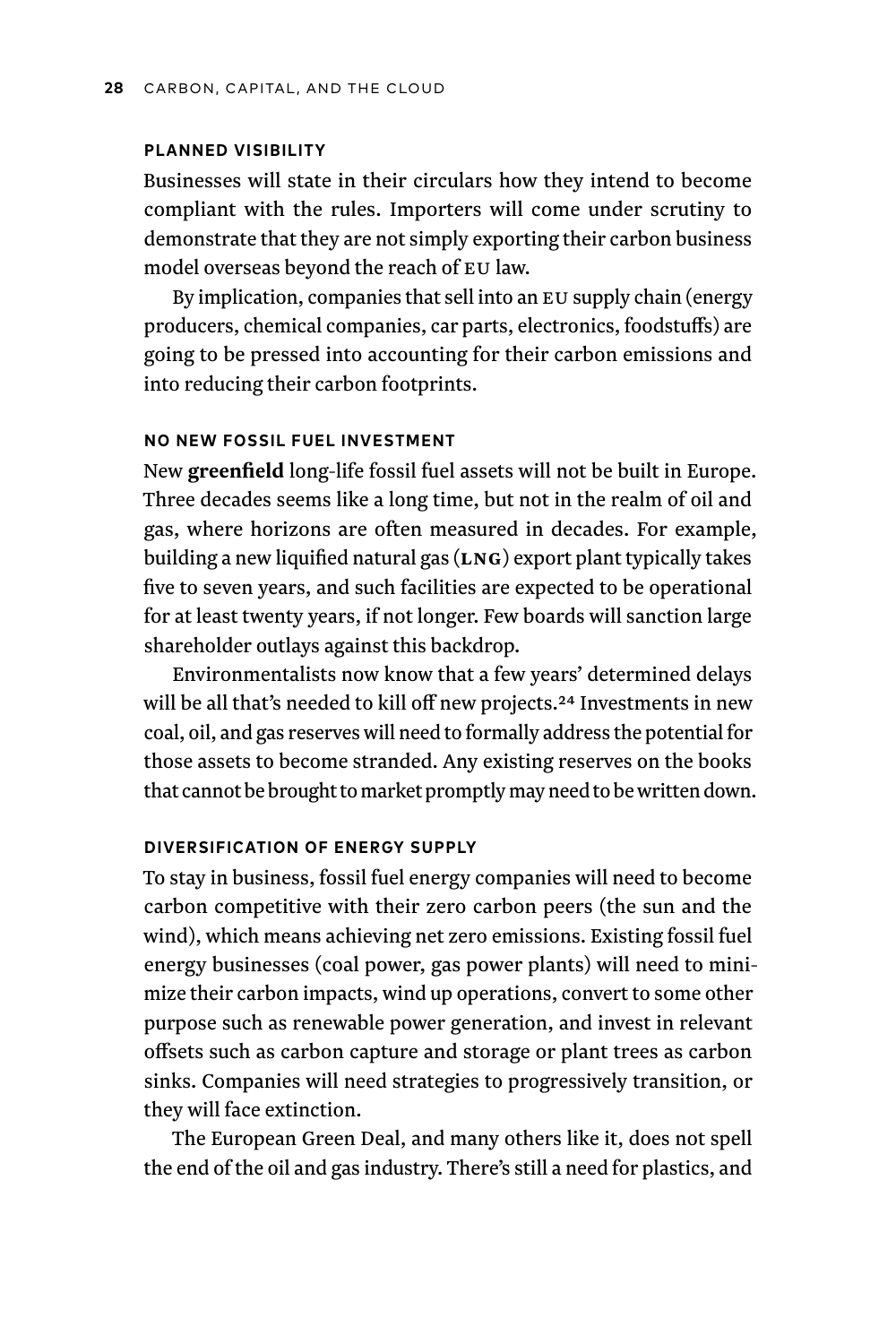some transportation fuels (jet fuel) have no alternatives yet. But the pressure to change is suddenly, and legally, very real.

#### **INDUSTRIES BECOME SUSTAINABLE**

The European Green Deal sets out a specific goal to develop a true circular economy, whose intent is to address the stress the industry overall imposes on water resources, the generally high emissions footprint of the industry, and the shortcomings of the recycling industry.25 Products that are harmful and do not allow for reuse, repair, or recycling will eventually be kept out of the market. Companies will need to offer proof of any green claims.

Key industries that will be targeted include steel, cement, textiles, construction, electronics, and plastics. Of these, the oil and gas industry is a big buyer of steel and cement, a consumer of construction services, and the source of virtually all virgin plastic. Oil and gas is also a major producer and consumer of water (steam generation, fracking, reservoir stimulation, drilling fluids). The deal will force reusable and recyclable packaging by 2030, putting downward pressure on virgin plastic demand. New business models based on the sharing economy (goods and services for rent) will be expected to play a role in all industries, including oil and gas.

Some industries will be uniquely impacted. The cement industry has a dual carbon problem—it consumes fossil fuel for heat to create cement, and the cement manufacturing process releases additional GHGs. Replacements for cement products will emerge. Oil and gas will need to stay in lockstep with the cement industry so that new low-carbon cement products also meet the facilities' standards of oil and gas.

The drive to create a circular economy for plastics will impact the demand for both virgin plastics and plastics better suited to recycling. Industry will be compelled to find better methods of recycling plastic. The demand for plastic raw materials is now much more uncertain, as it is dependent on these unknowns.

The construction industry is one of the more laggardly in adopting change, but the Green Deal has now created the conditions needed for the European construction sector to take a lead in transforming for a green future.26 Others will be left behind.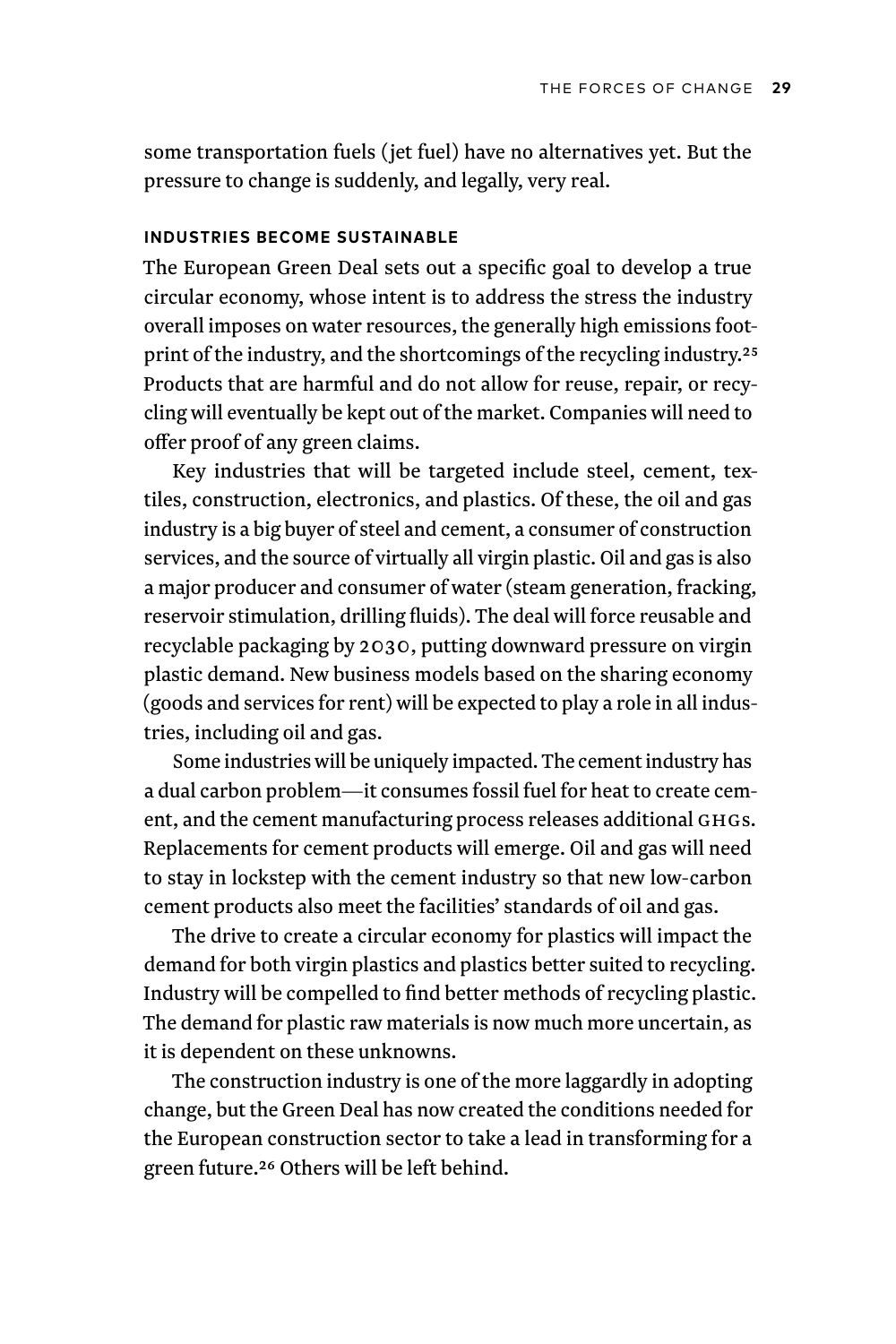#### **NEW TRANSPORTATION SOLUTIONS**

The deal aims to achieve a 90 percent reduction in GHG from transportation by 2050.27 Road transport accounts for 72 percent of GHGs from transportation, with aviation and shipping about 27 percent, and rail about 1 percent. Big changes are coming to road transportation, specifically personal transportation.

Interestingly, the deal does not specifically encourage Europeans to drive less, but a few of the proposals look to achieve that outcome.

Some of the Green Deal's suggestions to reduce emissions include the following tactics:

- **•** Impose much tougher vehicle pollution standards. Higher standards motivate the auto industry to shift to electric drive trains (a shift that is already underway) and remove the option for consumers to opt out of electric vehicles (**EV**).
- **•** End subsidies for transport fuels. Subsidized fuels encourage trucking instead of rail and water trade. Presumably a few markets are still subsidizing fuel for their citizens, though you wouldn't know it from the fuel retail prices in the major European cities.
- **•** Change road pricing. Low tolls encourage road use. By ramping up tolls, the EU hopes to push trade to use rail and water routes. Tolls also make some personal road trips more costly than rail travel, and so encourage more use of public transit.
- **•** Overhaul the vehicle refueling landscape. It is anticipated that an additional million public charging stations will be needed to enable dramatically more EVs. Today's fuel business will need to react, and quickly, likely by adding charging stations and refueling infrastructure for new cleaner fuels (such as hydrogen).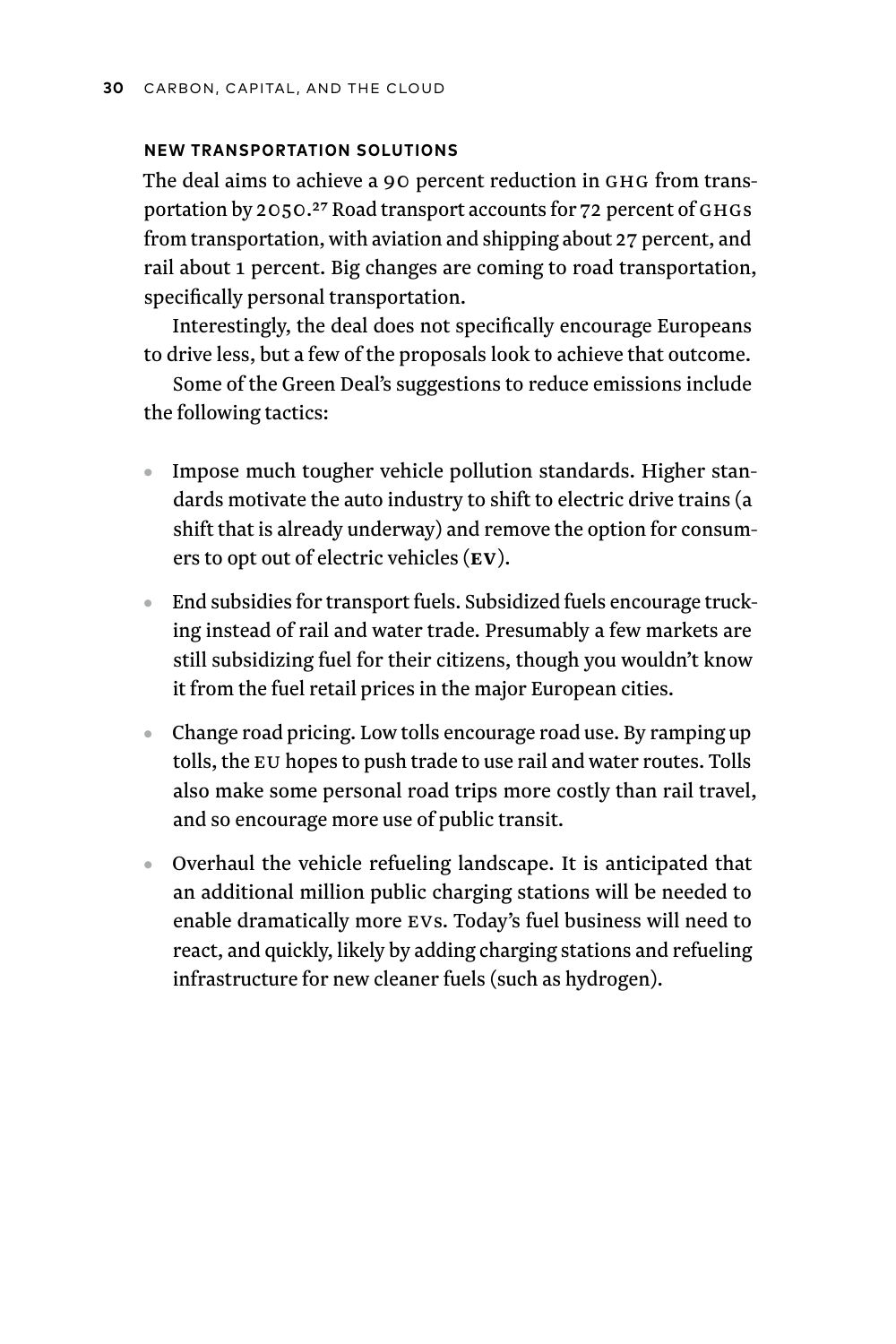**Assuming 50** percent of the refining capacity in Europe produces transportation fuels, which is admittedly a pretty blunt average, the implications on oil refinery infrastructure are severe half of the oil refineries in Europe will eventually be surplus to need. The problem is that this applies to *half of each refinery*, since a barrel of crude oil typically produces separate portions of diesel for trucking, gasoline for cars, and kerosene for jet fuel. It will take a lot of investment in new refinery kit to reformulate these unwanted products into feedstock for plastics and lubricants, if there is a market.

European oil and gas companies are already sorting out how they will respond to their new legal requirements. Companies hoping to continue to sell into Europe will also have to respond, or be prepared to sacrifice market access.

# **Getting ESG Right**

It's hard to get ESG right, particularly in the energy sector, as the elements are devilishly intertwined. I was schooled on this fact several years ago when I was invited to Vancouver to meet with representatives of five local Indigenous nations.

There was a proposal at the time to build an expanded oil export terminal, a subject on which I had some special expertise, in Vancouver Harbour, their traditional territory.

At the meeting, each leader took the podium for a few minutes to make their opening remarks. Unfailingly, they called out their reverence for Mother Earth, their reliance on natural fisheries for food, and their role as stewards of the land. They decried pollution, the loss of habitat for hunting, and the threat to salmon from an oil spill.

One leader stated, "Under no circumstances will a pipeline ever be built in our sacred waters," meaning the Vancouver Harbour, one of Canada's largest and most diversified ports and a gateway to Asia. I leaned over to the lawyer beside me and whispered, "Why are we here?"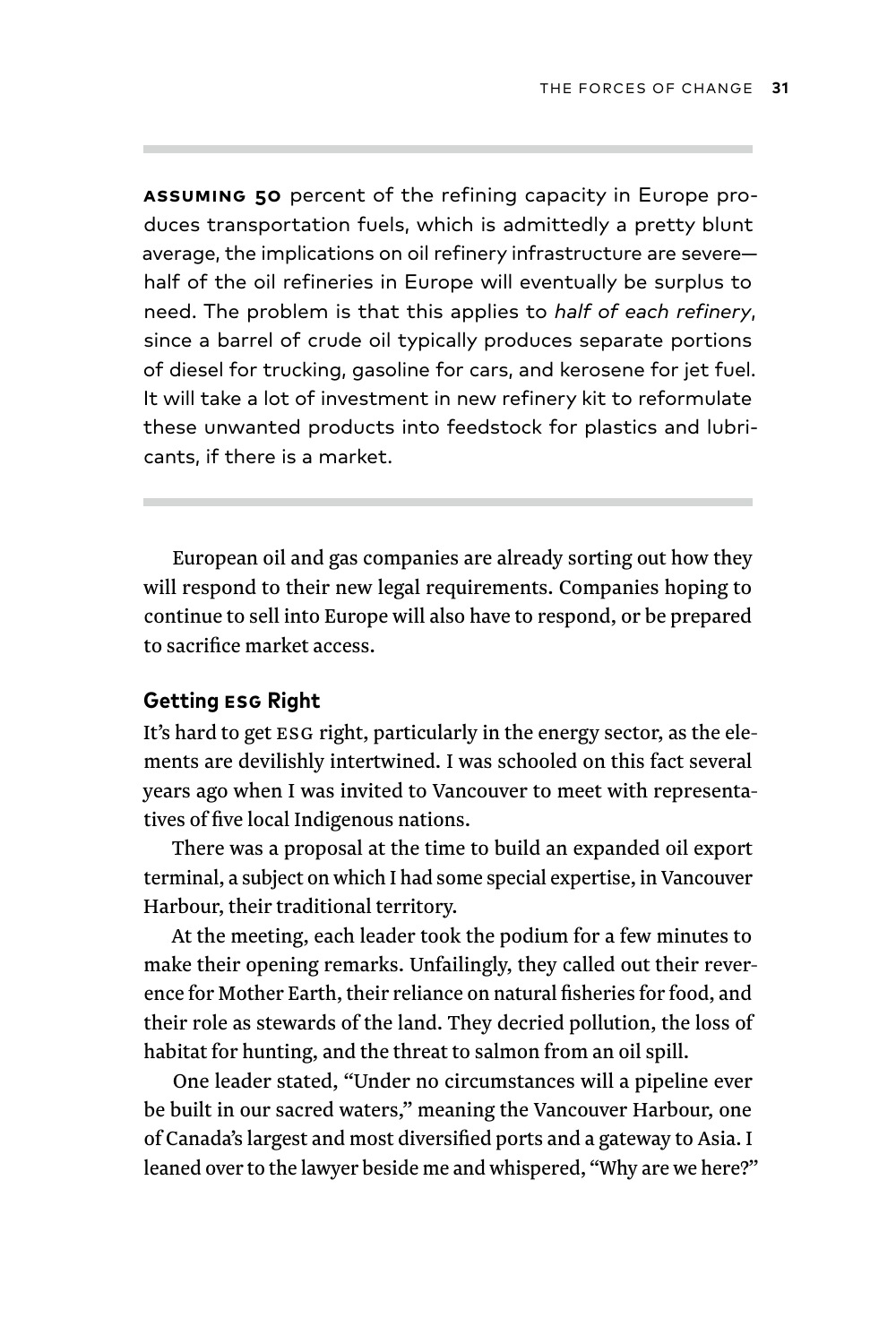At the break, I learned why. Each leader quietly pulled us away from the others and asked us a set of revealing questions:

- **•** Can young people from my nation find jobs on this pipeline?
- **•** Are there jobs in construction and operation?
- **•** Do pipelines make money? How much?
- **•** What would it take for us to be an owner in this project?
- **•** How do we negotiate a stake in the project?
- **•** What is the approval process for new pipelines?

They talked about the crisis of unemployment in their traditional territories, the anguish of substance abuse, their desire to break free of the chains of poverty. They completely recognized their reliance on petroleum for their snow machines, chainsaws, fishing boats, and heating. The prosperity, comfort, and relief from poverty that oil and gas jobs can provide was acknowledged. Unfortunately, these benefits are perceived to come at the cost of environmental sustainability.

This was the set of circumstances in the lead-up to 2020. European Green New Deal, ESG concerns, capital flight, and oil price collapse. It was a tense time, and although there are arguments that demand will return, and that these deals are far from perfect (or even possible), the future appears to be up in the air.

It seemed things could not get much more challenging.

# The Pandemic

It's now a meme to point out that COVID-19 has had a more transformative impact on industry than CEOs, boards, or CFOs. Although anecdotally accurate, the pandemic has really been more of an accelerant on an already-burning fire. Many of the changes put in place in reaction to COVID are now permanent. As John Pillay describes, "The pandemic has accelerated everything, in terms of virtualizing the proposition, globalizing the workforce. It won't roll back." The uncertainties of the virus and vaccination efficacy mean that more changes will come.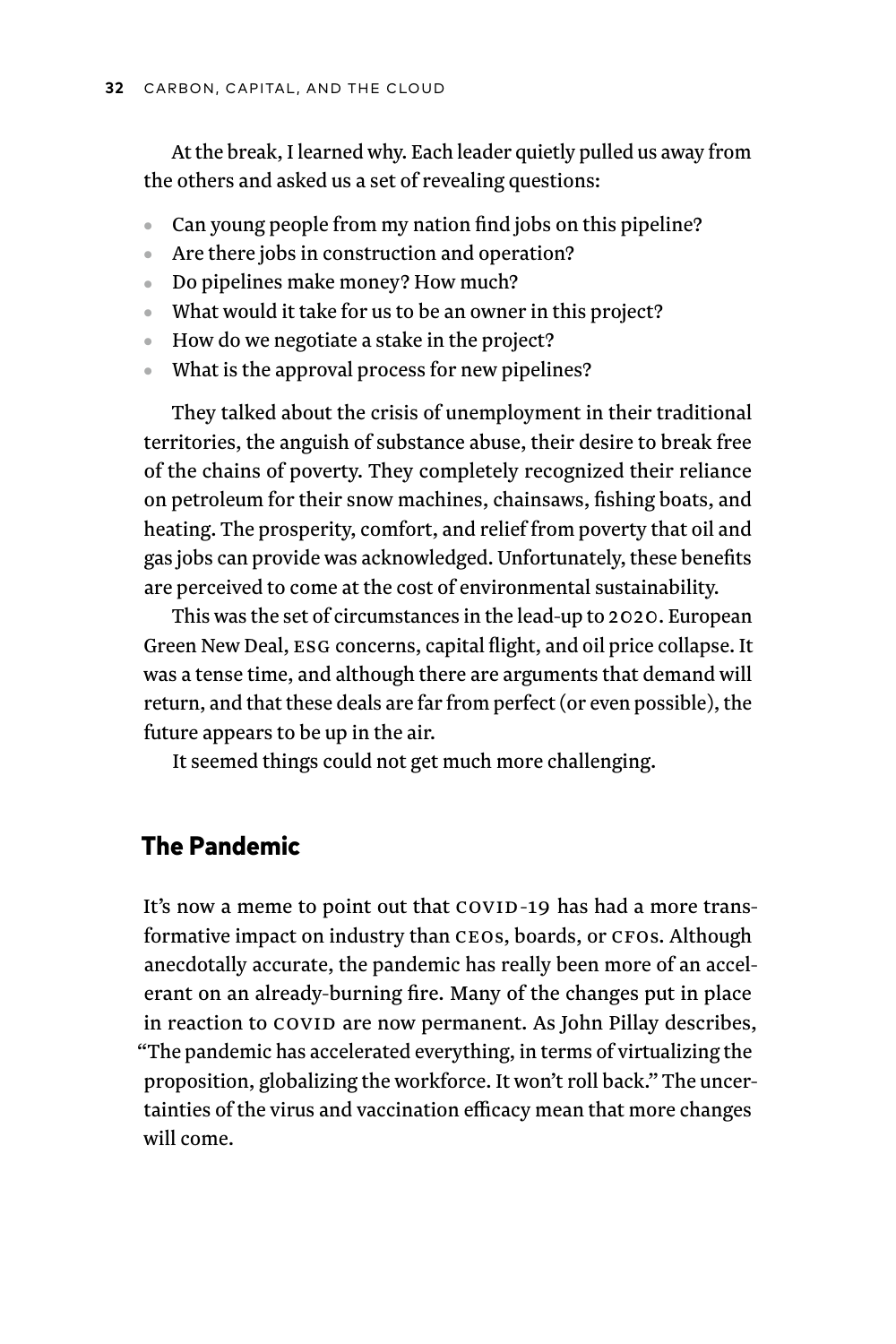## **COVID as Accelerant**

A strange new virus appeared in Wuhan, China, transmitted by the unaware to the unprepared through microscopic airborne aerosols and causing pneumonia-like illness. The failure to contain its spread led to a pandemic that consumed the world for all of 2020 and 2021. The world is visited by weird new illnesses regularly, every decade or so. Recent examples in my lifetime include SARS, bird flu, swine flu, and MERS (also known as camel flu). These are on top of the seasonal flu, which befalls hundreds of thousands annually, with a high mortality rate among the elderly.

COVID-19 has brought home the impacts of virulent diseases to the masses. It is uniquely infectious, possessing a spike protein chain that allows it to hop from cell to cell, person to person, with incredible ease.28 Where other viruses proved more containable, COVID-19 swept the world in a flash.

Prior to the pandemic, most of us spent precious little time thinking about how viruses impacted our human lives, and just as little time considering the role of viruses and other health threats in our industrial world. Most outbreaks of other illnesses were largely under control, contained by vaccination programs or otherwise. COVID-19 has prompted considerable introspection among boards and management teams about the health and security of their human talent.

At the same time, industry is adding billions of new sensors and digital **automation** into its infrastructure, creating a fertile new landscape for the transmission of computer malware, viruses, and other malicious elements.

The approaches to human health during a pandemic and the management of exposure to computer viruses are curiously similar. Companies are now much more practiced at dealing with computer viruses and are well advised to apply the lessons from their computer exposures to help with surviving this pandemic and preparing for the ones that follow:

**•** Computer viruses mutate and evolve over time, much like COVID. The idea that the industry can revert to its previous state once COVID is vanquished through immunization is false, as it is with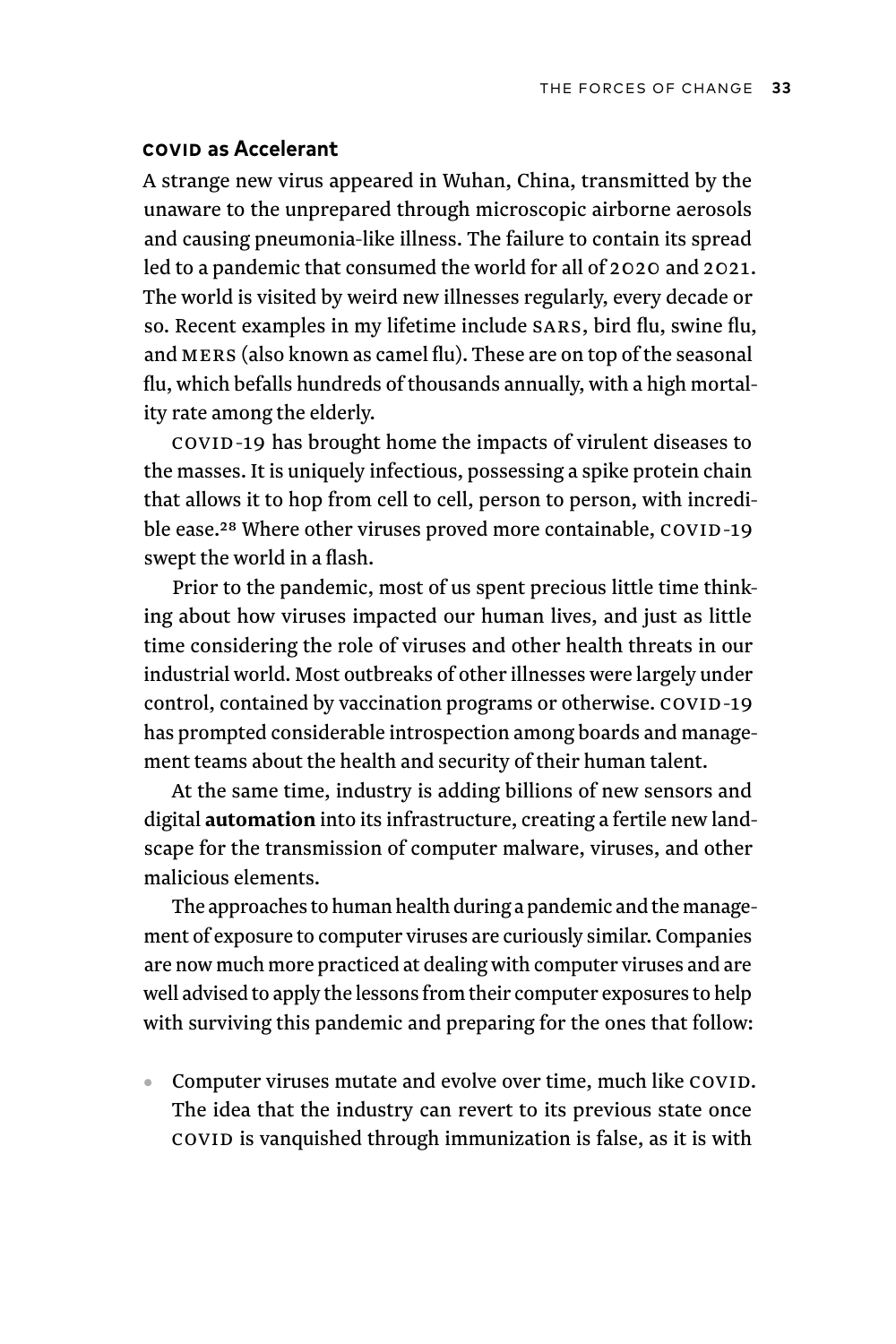computer malignancies. Industry has invested in permanent changes to cope with computer viruses (training programs, audits, surveillance, armor) and disease prevention will now be added to our permanent defenses as well.

- **•** Older technologies are particularly vulnerable to computer attack, similar to how COVID and other human diseases prey on the elderly and the immunocompromised. Industry already invests special attention on vulnerable older systems as a priority, particularly if those systems are mission critical, as they are with older SCADA systems, sensors, and networks. Industry now must reflect carefully on its insistence that its older workforce return to the office.
- **•** Specialist expertise is required to provide adequate protective services across the range of computer systems in use by industry. The notion that two or three part-time security staff are all that is needed to defend against the **cyber** world is folly. Once hacked, companies typically need a range of services immediately, from brand damage control to technical skills and recovery expertise, and money is usually no object.
- **•** Speed of response is critical to dealing with viruses of the computer variety. They spread quickly, with vigor, and largely undetected. Locking down, tracing the attacks, and quarantining the infected are the same actions that work in dealing with human disease. Having a plan that is frequently tested is key.

One important feature of the human virus world that does not meaningfully exist in the digital world is the information clearing houses that monitor and then share information about human afflictions. There are no equivalents to the World Health Organization and the Centers for Disease Control and Prevention in the computer world. One reason is that computer viruses are often inventions of state actors, and few governments wish to secretly fund a computer attack arm while publicly funding a virus surveillance unit. Another is that successful computer hacks can be very costly in terms of brand damage, stock price impacts, and out-of-pocket recovery expenses. Few companies are willing to go public with their cyber woes.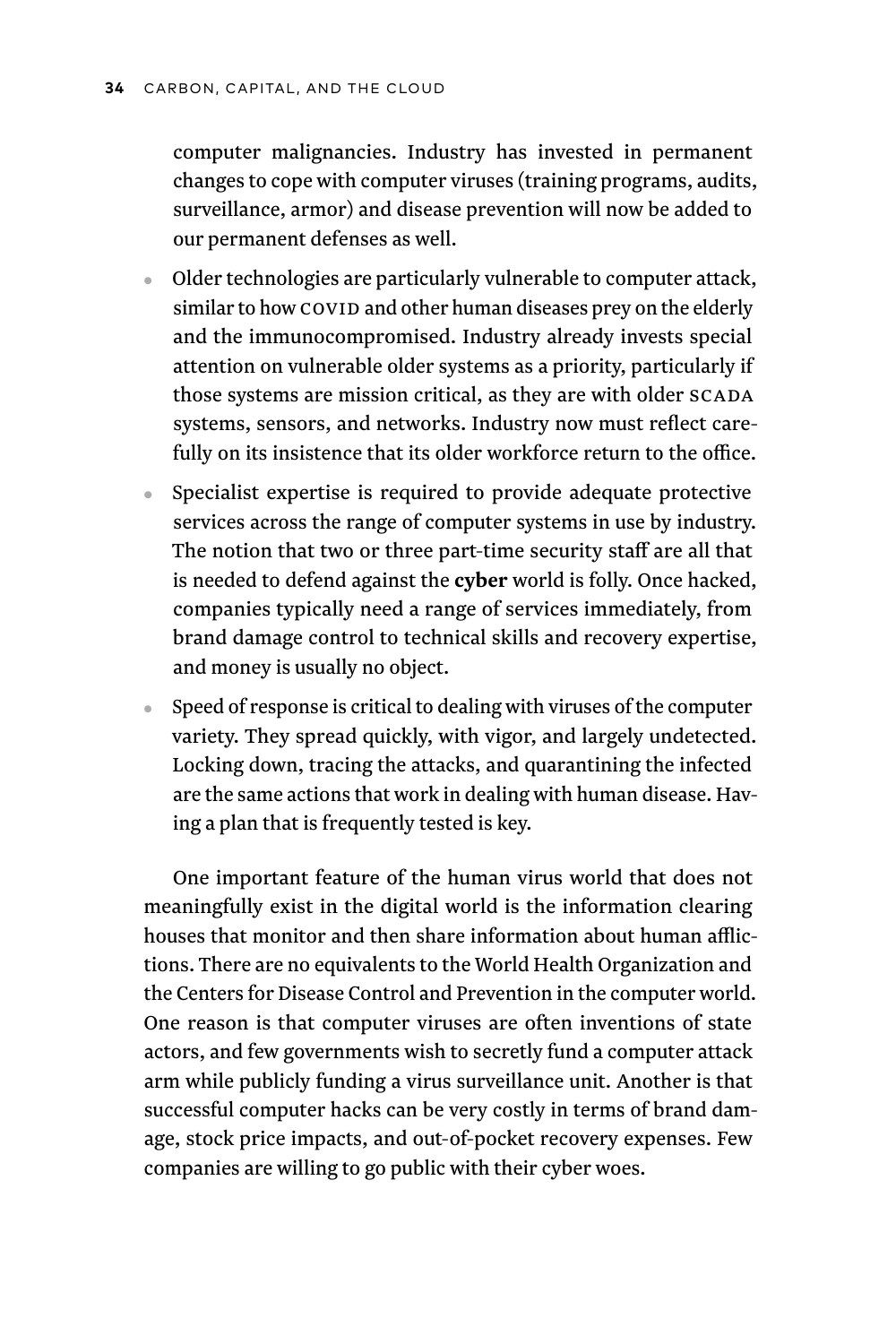Companies will be highly dependent on specialist services to help maintain their defenses, and on building cybersecurity into their digital designs as a priority.

# **The Preparedness Imperative**

COVID-19 has schooled the world on the need for emergency preparedness to deal with virus outbreaks. Most nations, with the exception of Australia, New Zealand, and other island countries, did not act decisively at the onset of the virus. This wasn't split along political lines either; both Canada and the US, with liberal Trudeau and conservative Trump, respectively, waited until the eleventh hour to take any action. The disease appeared as far back as December of 2019, according to Canadian military intelligence, and arrived in North America en masse by March of 2020.29 Still, international border closures and quarantines were not established until April in many countries. Eventually, though, lockdowns were imposed, and the world was trapped at home.

Some nations quarantined entire cities and built hospitals in a week. International borders closed tightly, cruise ships halted tours, and sporting events were canceled or deferred.

# **Pandemic Tactics**

Companies swiftly implemented a set of social distancing measures, such as a work-from-home strategy. This served well those employees principally in commercial roles, including finance, procurement, trading, HR, legal, administration, **IT**, and other similar service jobs. Entire buildings were closed or were operating in a split shift (half of the employees working from home, the other half more widely spreading out in the office setting).

But not everyone in oil and gas can elect to self-isolate. Field assets need continuous human supervision. Broken equipment cannot just repair itself. Control rooms are confining spaces, forcing operators to work in close quarters. Offshore platforms, where space is at a premium and off-shift accommodations are shared hot bunks, cannot easily meet social distancing targets.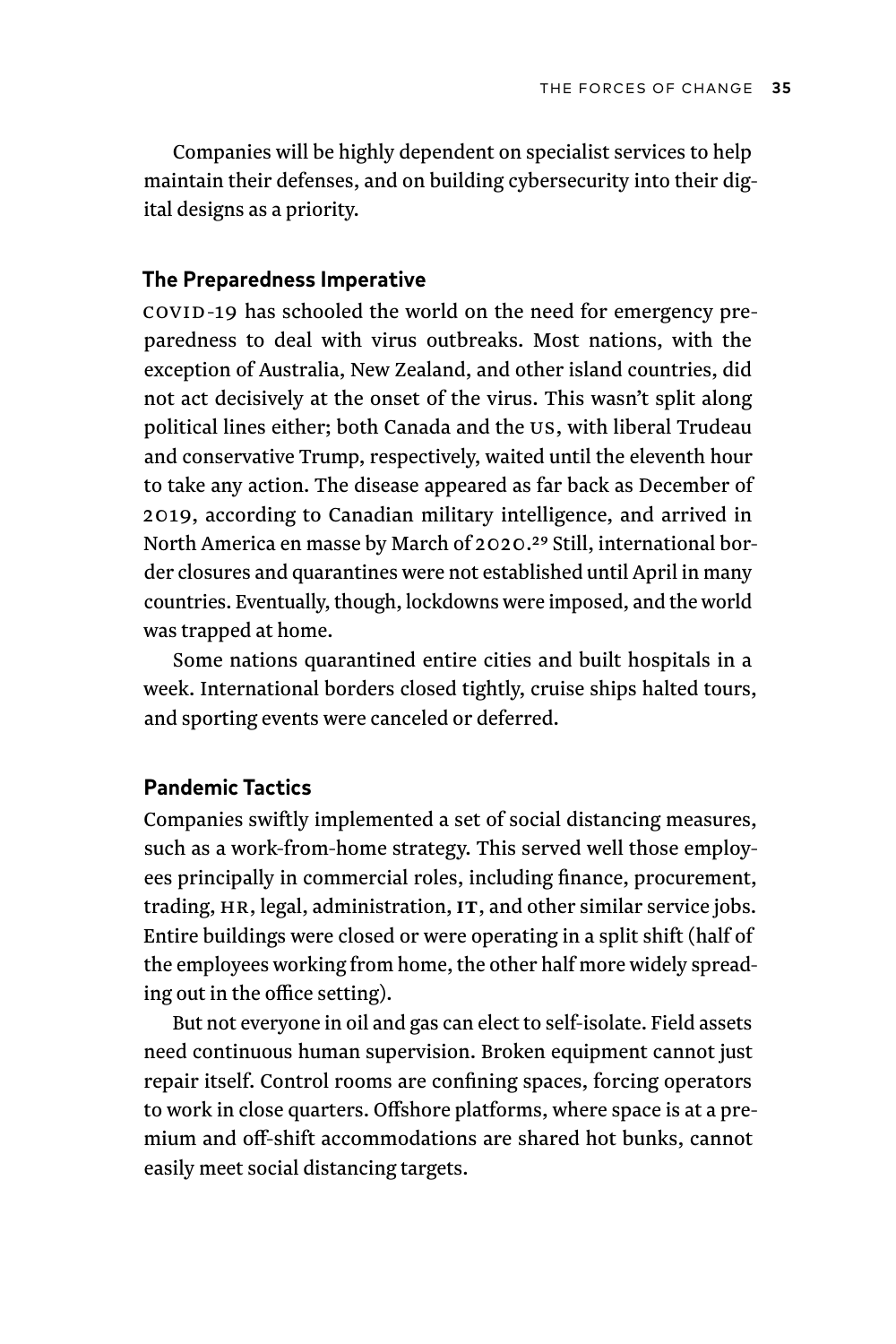New build, or greenfield, assets under construction are also a challenge. Oil and gas is often located in remote settings and serviced via work camps. (For example, the Fort McMurray area has some 32,000 workers flying in and out.30 And Western Australia's mining industry is even more dependent on a traveling workforce.) Asset construction planning likely hasn't taken into account the CDC's recommendation that everyone maintain a six-foot (or two-meter) gap between each other.

These blunt-force measures are necessary not only because of how businesses have been designed, but also because of how our health care system works, how our institutional mechanisms have evolved to implement urgent change, and how we view privacy.

# **Hand-to-Hand Virus Combat**

In the heat of the moment, the normal human response to a novel threat is to apply the training one has learned for familiar threats and to rely on proven tools and tactics readily at hand.

**One reason** the Roman Empire fell was due to a new threat, the lightly armored mounted archer, who was superior in combat against Rome's slow, heavily armed foot soldiers. The Romans unwisely clung to their training and success formula but eventually fell after three hundred years. The early Middle Ages in England were punctuated by lightly armored warriors with shields and spears, fighting on foot. Norman knights on horseback brought the Angles, the Saxons, and the Vikings to heel. In the Second World War, the German tactic of lightning war, or blitzkrieg, swept through country after country for two years, until it met its match in the battle for Stalingrad. The desperation of the Russian people compelled them to try something new street by street fighting, with constantly moving small bands of fighters able to outmaneuver the mechanized German tank forces and attack the supply line bringing fuel to the front.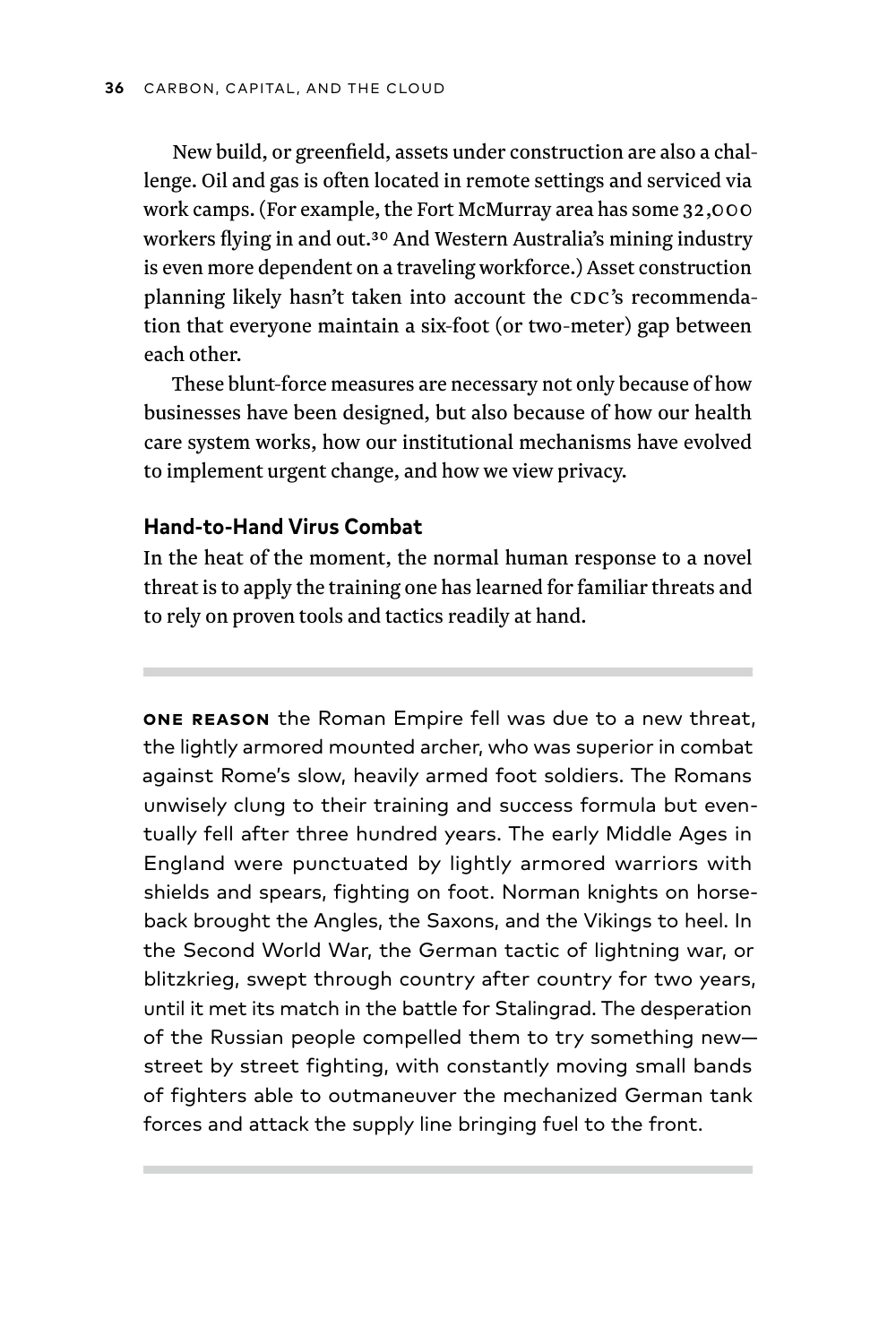This phenomenon, the initial application of yesterday's solutions and tools to unfamiliar problems to see if they work, is what many Western societies and businesses applied to the pandemic. It was likely far more costly than it needed to be.

Over time, the oil and gas sector put into place a comprehensive program of pandemic response, but the solutions adopted are, in the short term, profoundly physical and manual in nature and cost additive.

First, they minimized the number of sites to manage by shutting down some facilities entirely, mandating work from home for suitable roles, and by furloughing employees to reduce the number of workers. Second, they upgraded ventilation systems where possible, bringing them to a much higher standard. Third, they altered site access by adjusting work schedules (which reduces crowding at start- and stopwork times, lunch period, and other breaks), instituting spaced queues at all entry and exit points, restricting access to untested workers and visitors, and mandating quarantines when infections appear. Fourth, they changed how some sites were used by adding more wash and sanitization stations; stepping up cleaning protocols; offering masks, gloves, and face shields; adding vapor barriers in tight quarters such as control rooms; and spacing out employees in offices through split shifts or rented space. Finally, they adjusted movements on sites by better managing shift changes, adding more on-site transit services, and restricting work gatherings.

None of these tactics fundamentally challenged the underlying business models and structures of the oil and gas business. Without more profound business change, these protocols will remain in place, and the degradation of business performance will become permanent.

These added costs now call for solutions that offer long-term relief, and as we'll see in the case studies, digital solutions offer the answer. For example, Senior Vice President of Operations and Technology Jay Billesberger, from NorthRiver Midstream, described how his company needed to do "a huge turnaround [ . . .] during the pandemic but couldn't get people working closely together. So, we rolled out a digital permitting system in just three months, from conception to rollout. Permitting went from four hours to half an hour."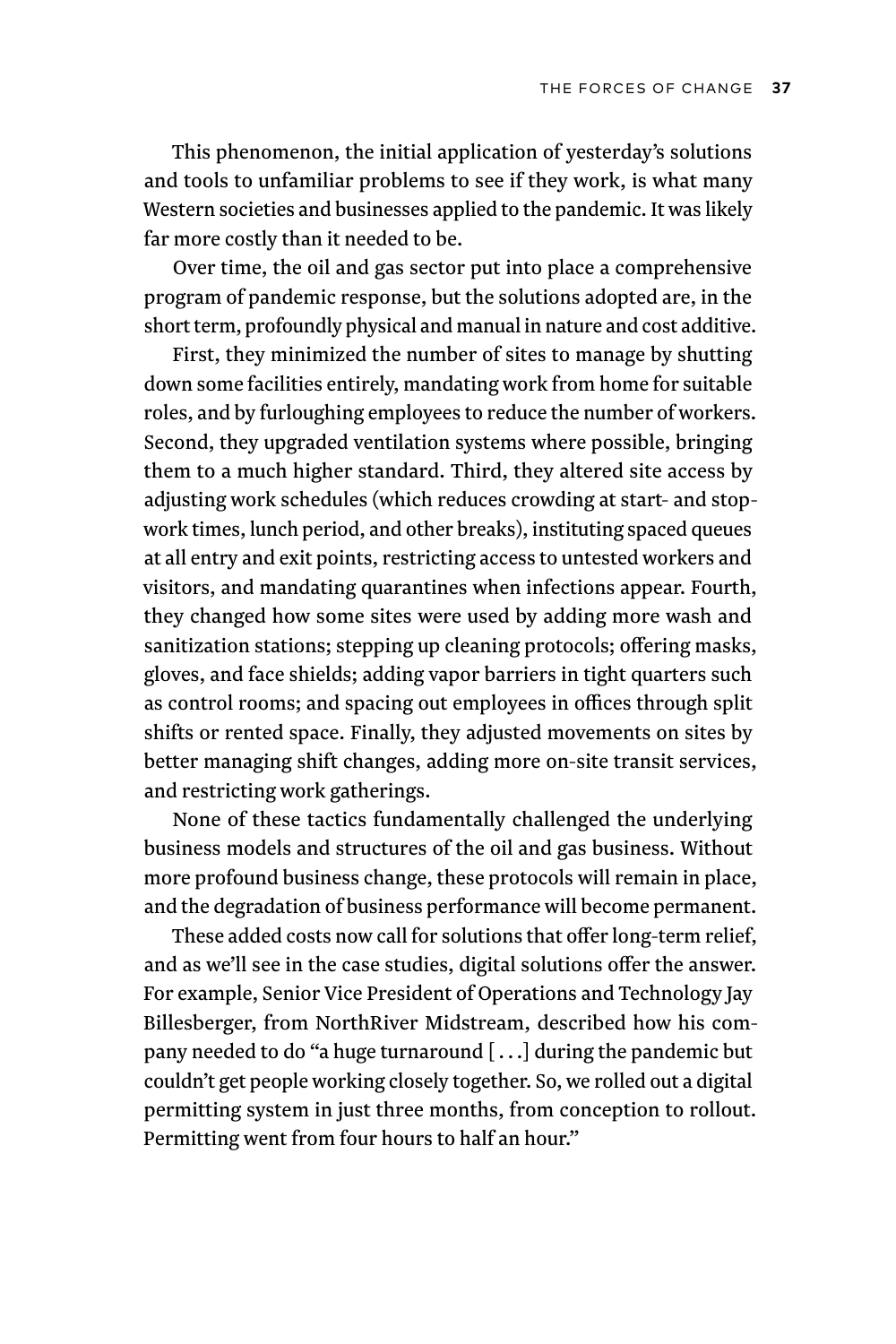# Digital Is the Future

It may feel as though the case isn't there for oil and gas to adopt digital. Capital is very hard, almost impossible, to obtain. The demand is sliding ever downward, at least according to the industry pundits. Policymakers are keen to slash and destroy demand as well, banning new petroleum vehicles earlier and earlier.31 The energy transition is fully underway, with copious spending on new infrastructure programs.<sup>32</sup> Why, given all these headwinds, should oil and gas bother to invest?

The reality of the situation is far less dire, though, when you drill a little deeper. There is a market for hydrocarbons yet. The pandemic and energy transition are two new vectors for demand. In the short term, the post-pandemic era will lock pent-up demand for travel and services, while the energy transition will drive demand for fuel to build new energy sources. Digital promises to capture long-term benefits from short-term demand and will help avoid huge losses from demand destruction.

# **Rising Demand**

As vaccines roll out and people return to work, there will likely be a renewed demand for travel as borders reopen.33 Although this may take a few years, there will be an increase in traveling internationally and vacationing by the average consumer when it becomes possible to do so. The forecasts vary, but leisure travel will likely return to normal in the years following 2022, given the pent-up demand for tourism, as governments lift restrictions. Time will tell how large the surge will be, but it will come.

Although demand for gasoline may decrease in the long term, jet fuel demand will certainly increase in the next five years. A renewed surge in jet fuel consumption will likely create market opportunities for oil and gas to capitalize, especially in the downstream. This will not replace demand for road-borne vehicles for sure, but air travel will still offer a market for oil and gas for the time being.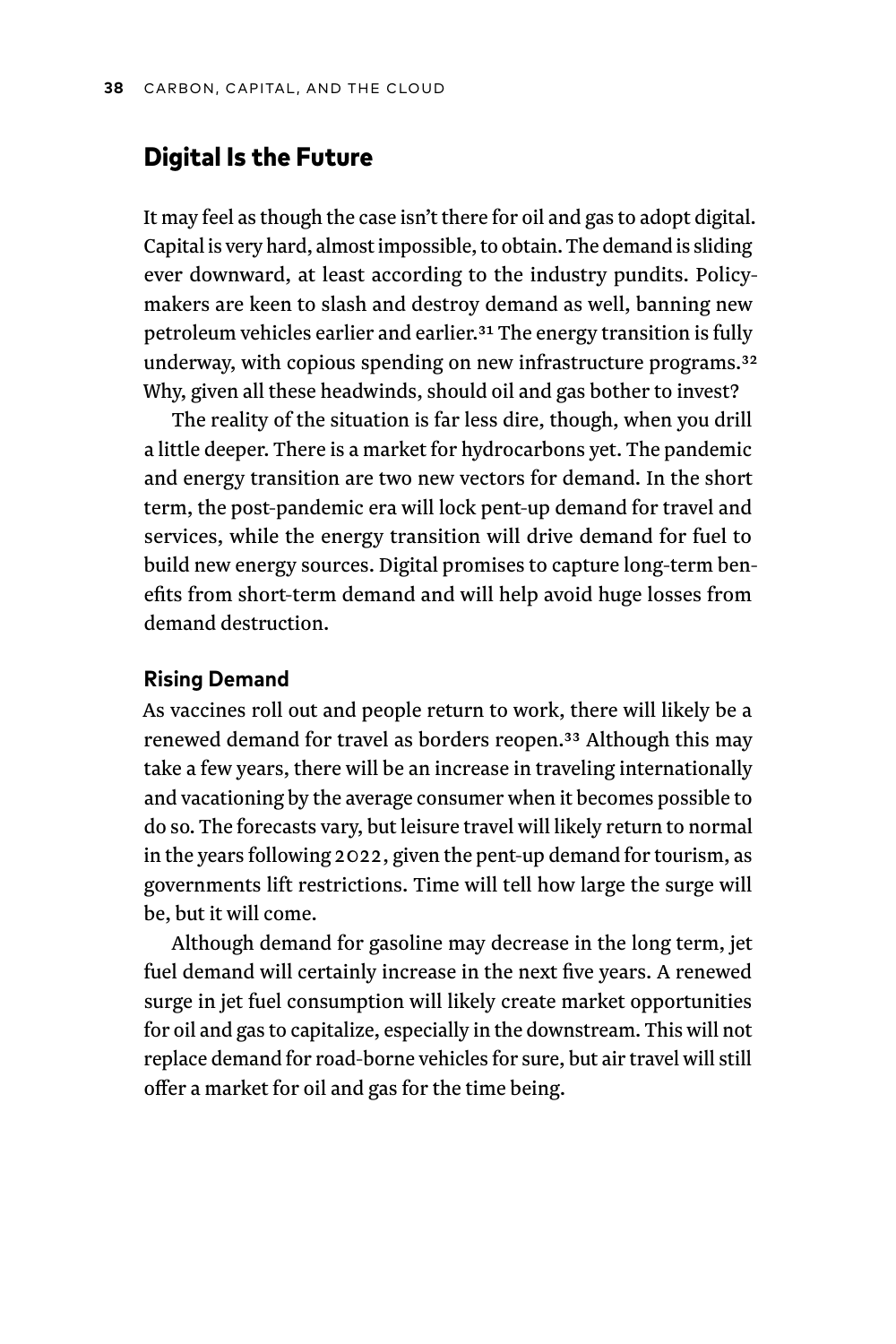## **Energy Transition Isn't Carbon-Free**

The infrastructure projects being launched by governments globally, as well as the energy transition itself, present an opportunity for capturing hydrocarbon demand.

**Green energy** does not burn hydrocarbons to make electricity, that much is true. But it isn't as if steel, aluminum, concrete, semiconductors, copper wiring, or lithium-ion batteries come from thin air. They all require hydrocarbons, often in the form of kerosene or propane. Not to mention the volume of hydrocarbons necessary for the mining industry to just find all these raw materials. Oil and gas, ironically enough, is very much necessary to build its own replacements.

The amount of energy and capital involved in this project is staggering. One estimate has \$15 trillion for the cost of the transition alone; this amounts to having 56 percent of energy demand being met by renewables.<sup>34</sup> Another estimate, by BloombergNEF, suggests up to \$130 trillion will be spent globally to achieve 2050 targets.35 Total replacement, alongside matching the increase in energy consumption, could balloon this number even higher. This results in a large amount of investment in capital projects and infrastructure, all of which will need hydrocarbons.

In short, the transition will entail a temporary increase in oil demand while it is underway, petering out by 2050. While gasoline demand may be gone by then, oil and gas will find business partners elsewhere in the supply chain.

Rise in travel demand after the pandemic and infrastructure and commodity market expansion are just two examples of how the demand for hydrocarbons may not vanish but actually go up in the short term. The fuel demand will return eventually, matched by a spike in industrial fuel demand to build all these infrastructure projects. Oil and gas companies need to move quickly to capture this windfall.

While there are some positives for the industry in the short term, it doesn't mean "business as usual" for oil and gas. Demand *will* disappear eventually. The grid will become much less dependent on hydrocarbons as fuel. Changes will still need to be made to ensure that short-term gains translate to long-term success. This is where digital comes in.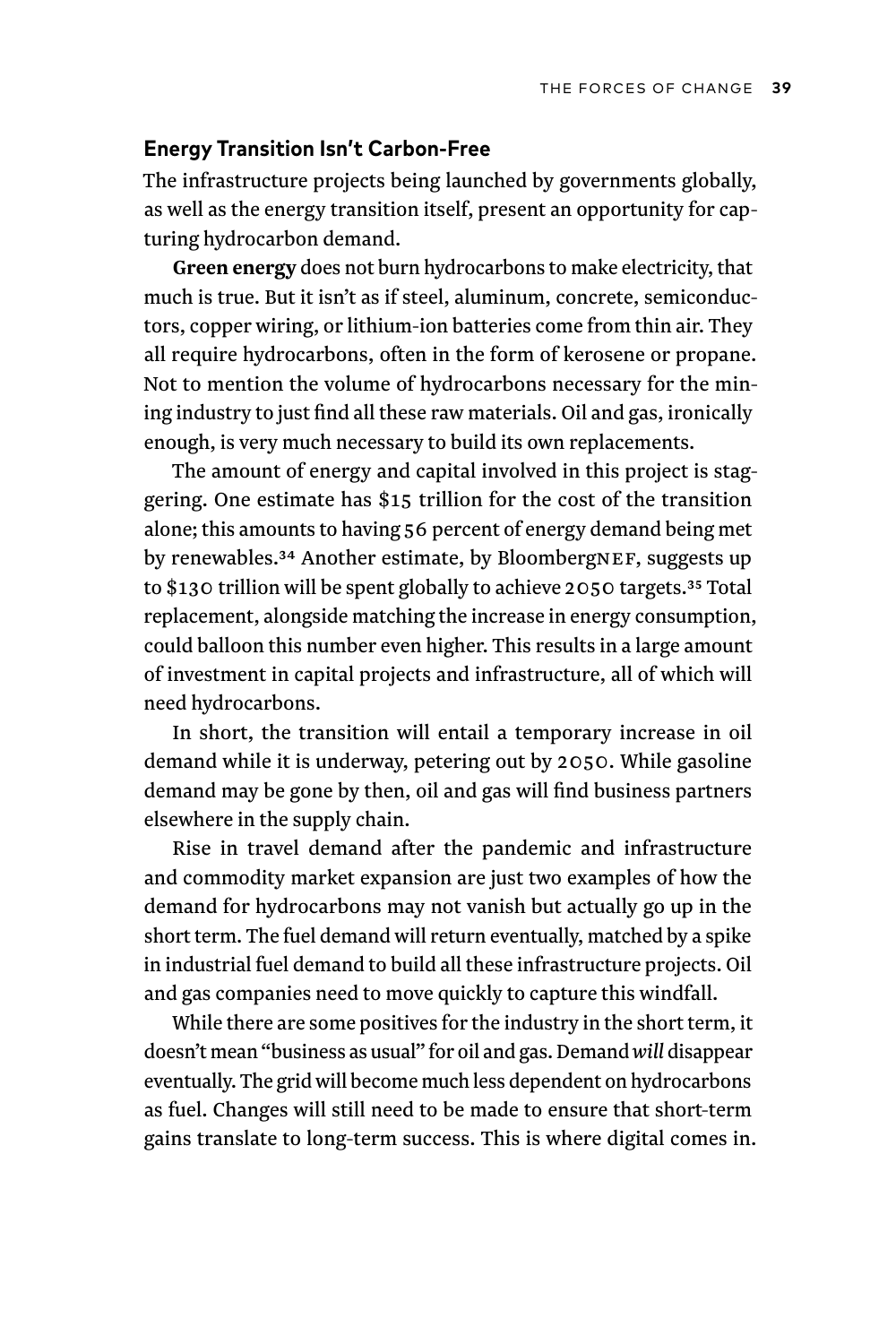## **Think Digital**

In 2019, digital was viewed in oil and gas as "a future," but not "the future." Other possible futures, notably the status quo, still held sway. Teleworking and teleconferencing on a grand scale were politically impossible in December 2019 but are now part of the fabric for many **B2B** service providers that aim to prosper in the years ahead. As workers and bosses became used to teleworking, they demanded deeper digitalization of the work world. It became clear to many in the industry that digital innovations are one of the very few tools available, including for both energy producers and consumers, to lower costs and improve productivity, reconfigure business to improve its resilience, and meet ESG objectives. Expect to see more budget being applied to strengthen, expand, and evolve the digital foundations of business.

**I'm reminded** of a quote from Milton Friedman.

"Only a crisis—actual or perceived—produces real change. When that crisis occurs, the actions that are taken depend on the ideas that are lying around."36

Friedman goes on to say that only in a crisis can the politically impossible become the politically inevitable.

I should point out that while some enterprises (Airbnb) will be asset-light, almost purely on a digital platform, not all businesses will have that option, and for now, oil and gas doesn't. We still need fuel to grow food, energy to provide heat and light, power to manufacture clothing, and petroleum for transportation. Physical assets continue their central role in energy systems. Digital's role is to help, not replace.

Here are some other digital insights that have gained life because of capital pressures, demand changes, ESG agendas, and the pandemic.

#### **DATA TRULY IS THE NEW OIL**

Centralized workers in an office and shoulder-to-shoulder operators in a control room can, in their various ways, cope with poor quality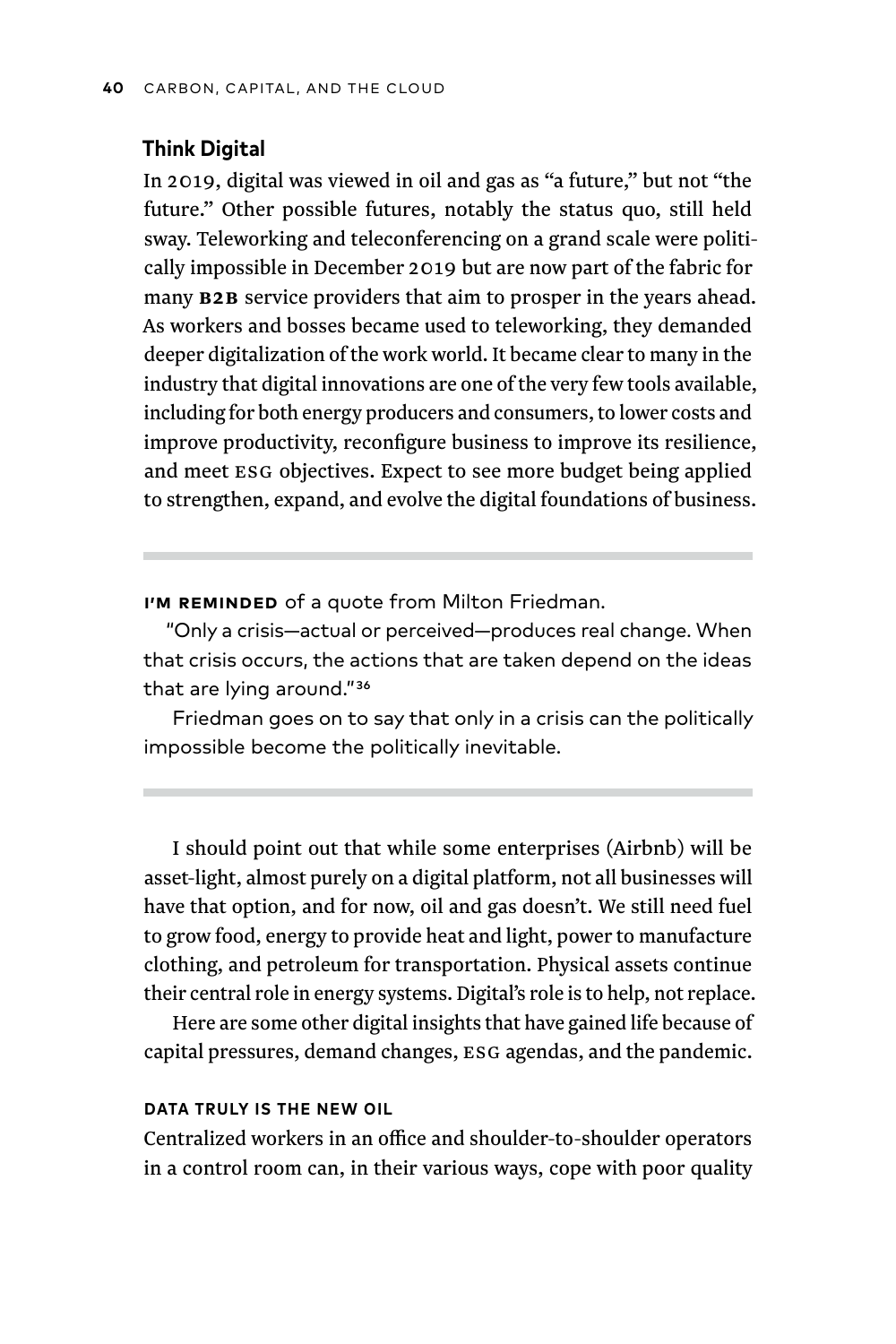data about assets. But remote workers, at-home bosses, and robotic machine-based businesses incur heavy prices for poor data quality. The pandemic even prohibits impromptu site visits to survey installed equipment as a crutch for faulty records. High-quality data is now in high demand. Interest in data as the "product" rises.

## **NETWORKS ARE CRITICAL**

Many at-home-workers are discovering that their home networks cannot cope with Zoom and Netflix, kids and adults, all competing for the same limited **Wi-Fi** resource. Companies have long resisted getting involved with network infrastructure outside the firewall, but now the productivity of the enterprise is dependent on how robust the home is, as well as the networks to the remote edges of the business. Expect to see telecom companies stepping up to deliver beefier networks.

# **SENSORS WILL REPLACE HUMAN SENSES**

Instead of having workers traveling to sites to check equipment, operators can deploy cameras equipped with **visual analytics** to keep eyes on assets. Visual analytics is part of the digital field that includes facial recognition technology but is rapidly being applied to a huge range of industrial uses. One large construction company uses its overnight security cameras to identify the arrival of parts, equipment, and cement to its construction sites and to alert crews. Used in this way, cameras reduce carbon, lower costs, and keep employees out of hospital. Camera sensors are but one example—other sensors measure sounds, smells, vibrations, temperatures, pressures . . . the list is endless.

## **EDGE DEVICES WILL PROLIFERATE**

The power of distributed inexpensive sensors coupled with **cloud**enabled machine interpretation of sensor data will unlock demand for **edge device**s that continuously self-monitor and do not require constant human supervision. The first uses will be to run remote operating equipment in the field, with the occasional check-in as a satellite network link comes around.37 As the industry grows more comfortable with the reliability and trustworthiness of these devices, they will take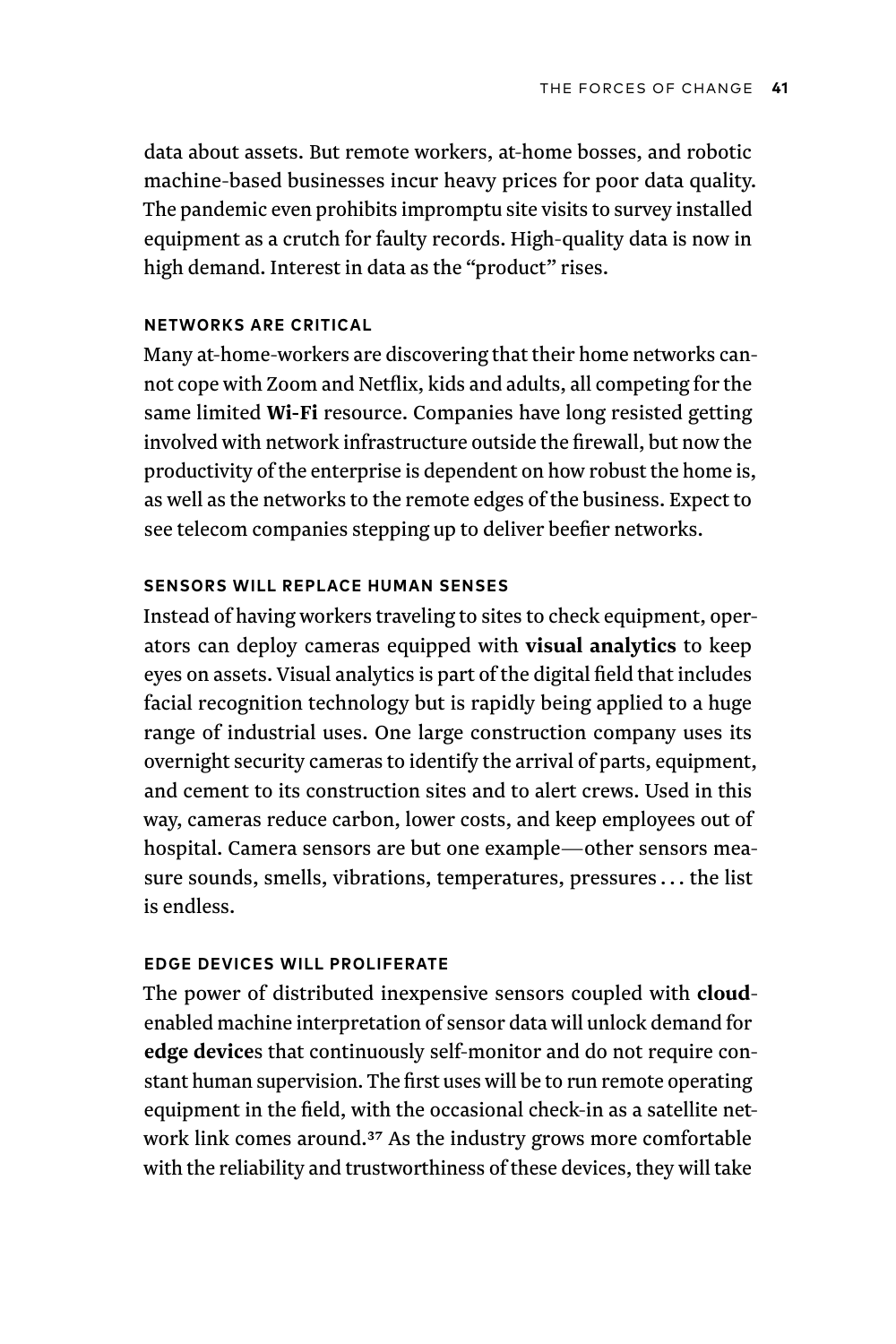on more of the routine field supervision role. **Drone**s, the most rapidly developing class of edge devices, are advancing quickly because of lowpower chips and better battery technologies.

# **MACHINE-CENTRIC BUSINESS MODELS WILL PREVAIL**

Business models that are dependent on people working in forced close contact are in peril. Workers are justifiably alarmed at the prospect of working conditions dependent on confinement and proximity. Oil and gas has invested in many rigid technologies that will remain human-centric for operations and maintenance, but edge devices that can run safely and reliably, and are virus-proof, are the future. The rise of the machine-based business model is here. Expect to see a big jump in interest in algorithms, **machine learning**, artificial intelligence (**AI**), and **autonomy** that contribute to keeping equipment working longer and harder without human supervision.

## **BROWNFIELD ASSETS WILL GET NEW LIFE**

The majority of oil and gas infrastructure, from wells to gas stations, predates ESG concerns and the digital era. These assets now serve as a drag on the ability of companies to achieve much progress on their ESG commitments because they are so resistant to change. On the other hand, they can be data-rich assets because of their connections to SCADA and other monitoring systems, and they gain hugely from the analytic possibilities of machine learning and AI. Such tools can help improve the quality of legacy data so that it yields better analytic outcomes, as well as helping in conducting better analytics on new data. Better analytics leads to better operations decisions that include ESG targets. In time, **brownfield** assets can be managed more tightly and in conformance with ESG goals.

## **CARBON MEASUREMENTS WILL IMPROVE**

Brownfield and greenfield assets will be material carbon sources for the foreseeable future, which means the industry will need to carefully track its carbon position so that it can make appropriate positive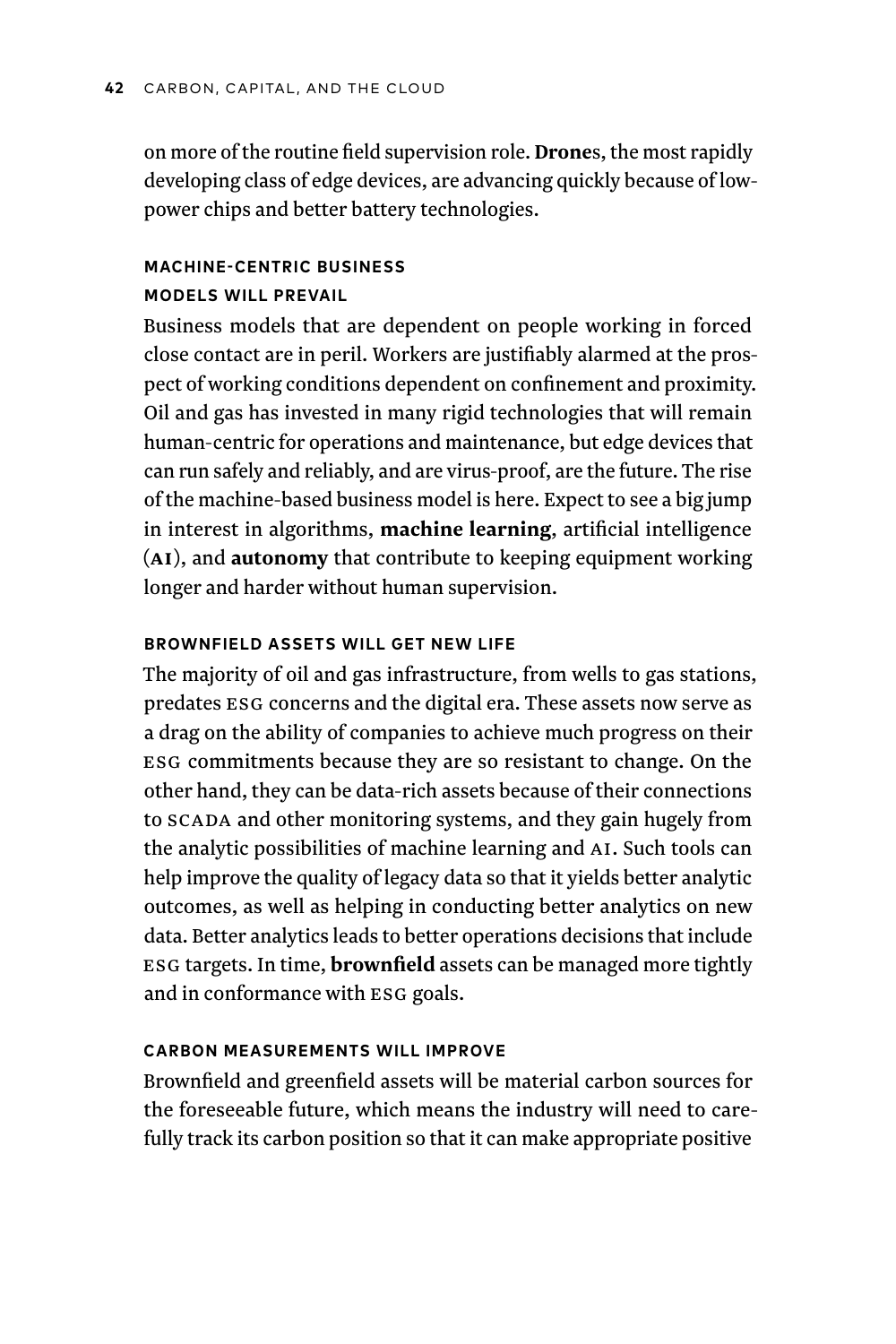offsets. Today, carbon measurements tend to be from engineering principles, whereby a given asset, designed to run at a certain level with a fuel of known characteristics, has an estimated carbon output.

However, assets leak, valves drift out of calibration, and different gases have wildly different impacts. Because of scale effects, minor variances in carbon measurement accuracy can add up to huge absolute differences from engineering estimates.

Digital tools such as edge sensors and satellite imagery interpretation can help provide near-real-time, continuous monitoring of actual asset carbon impacts by detecting vapors and recording measurement data with low latency in easy-to-access cloud databases.

#### **SUPPLY CHAINS WILL BE RECONFIGURED**

With in-person collaboration now a risky undertaking, and the proven ability of conferencing tools like Zoom and Teams to compensate for the loss of the in-person experience, expect to see collaboration tools—joint document editing (Google Docs), shared work tasks (Trello, Teams), team communications (**Slack**)—to be deployed more enthusiastically in the supply chain, with both contractors and suppliers. Global networks allow service companies to offer real-time asset supervision from anywhere in the world.

## **SUPPLY CHAINS WILL BECOME TRANSPARENT**

The supply chain for oil and gas is long and complex. Tracing products throughout the supply chain to provide the assurance that the products were sourced from ethical suppliers with meaningful ESG practices is fast becoming a requirement of global brands. This is already very pronounced in consumer goods, pharmaceuticals, and many food products, and has now come to chemicals.

Digital innovations provide better tracking and tracing of fluids, gases, and commodities throughout the supply chain, given the chain's high level of fragmentation, multiple handoffs, discrete services, frequent changes in control, and high regulatory burden. Tools like **blockchain** are now very handy in helping deliver the transparency that supply chain participants need to assert to their ESG metrics.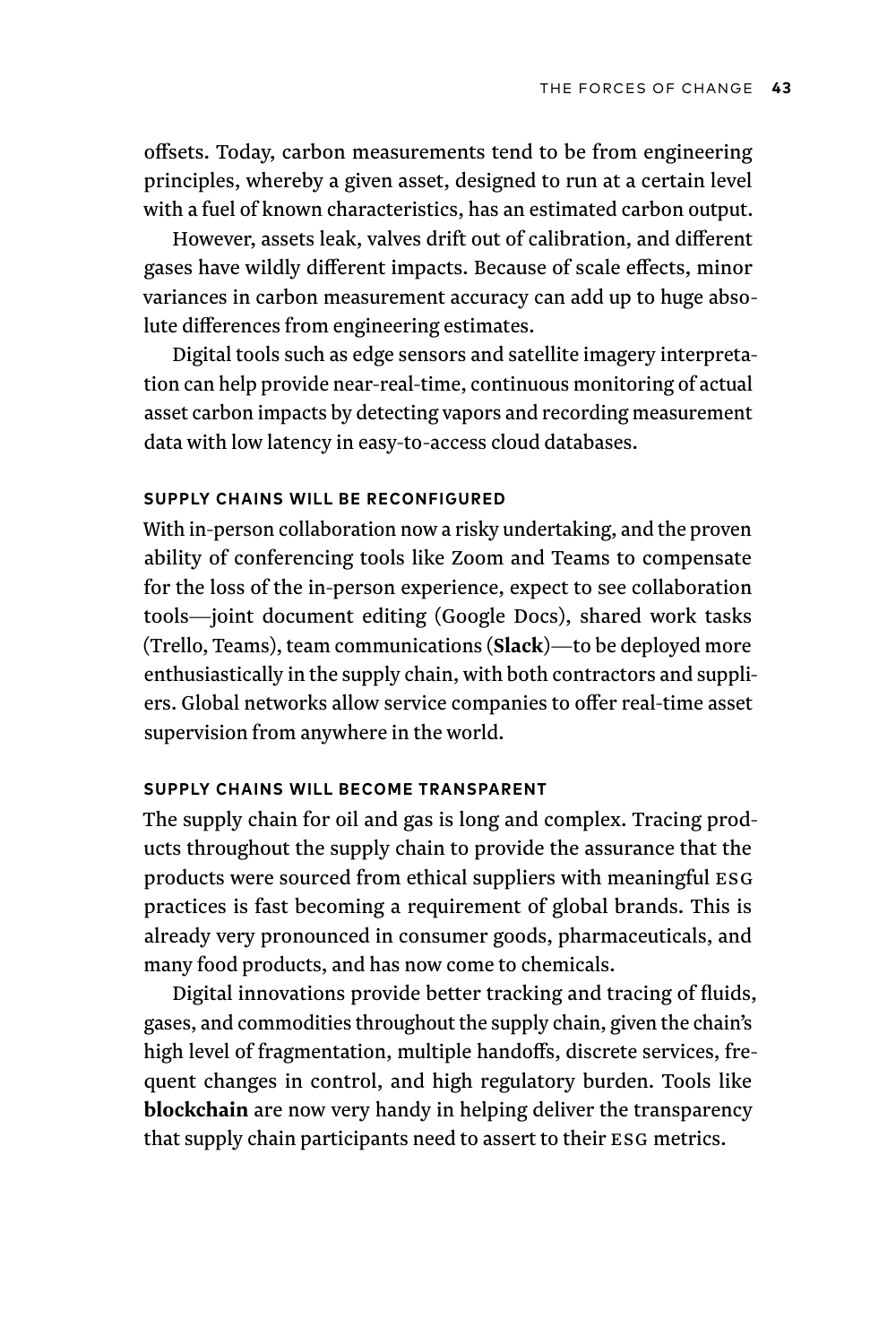#### **CAPITAL ACCESS WILL ADAPT**

Traditional capital markets are now skittish about lending to the fossil fuel industry, and regulators are forcing lenders to be transparent about their exposures to energy market transitions. At the same time, digital innovations are also creating new pools of capital that, until regulation catches up, may be used to finance the industry, by fractionalizing asset ownership, **tokenizing** oil production, and settling trade. It's a good bet that someone somewhere has already concluded an oil transaction using bitcoin. Expect the industry to progressively explore these new financing tools to assist with its operations.

IT'S BECOME clear that the adoption of new ways of working enabled by digital tools is a critical pathway to lower costs, boost productivity, and unlock new business models. According to Jay Billesberger, "digital takes noise out of your system. Everybody immediately knows what the baseline numbers are. You manage by exception."

Moreover, it turns out that digital innovations are *the* key solution to solving the problems of the pandemic *and* the cost challenges of the industry. And they've been in front of us for a couple of years now.

Those that embrace digital innovations can expect cost reductions of 20 percent or more and productivity gains of 20 percent or more. Some companies, like Repsol, have staked their future on achieving carbon neutrality, which can only be done if the work processes that generate carbon are overhauled, in line with solving pandemic challenges, and costs are lowered. Digital is the way forward.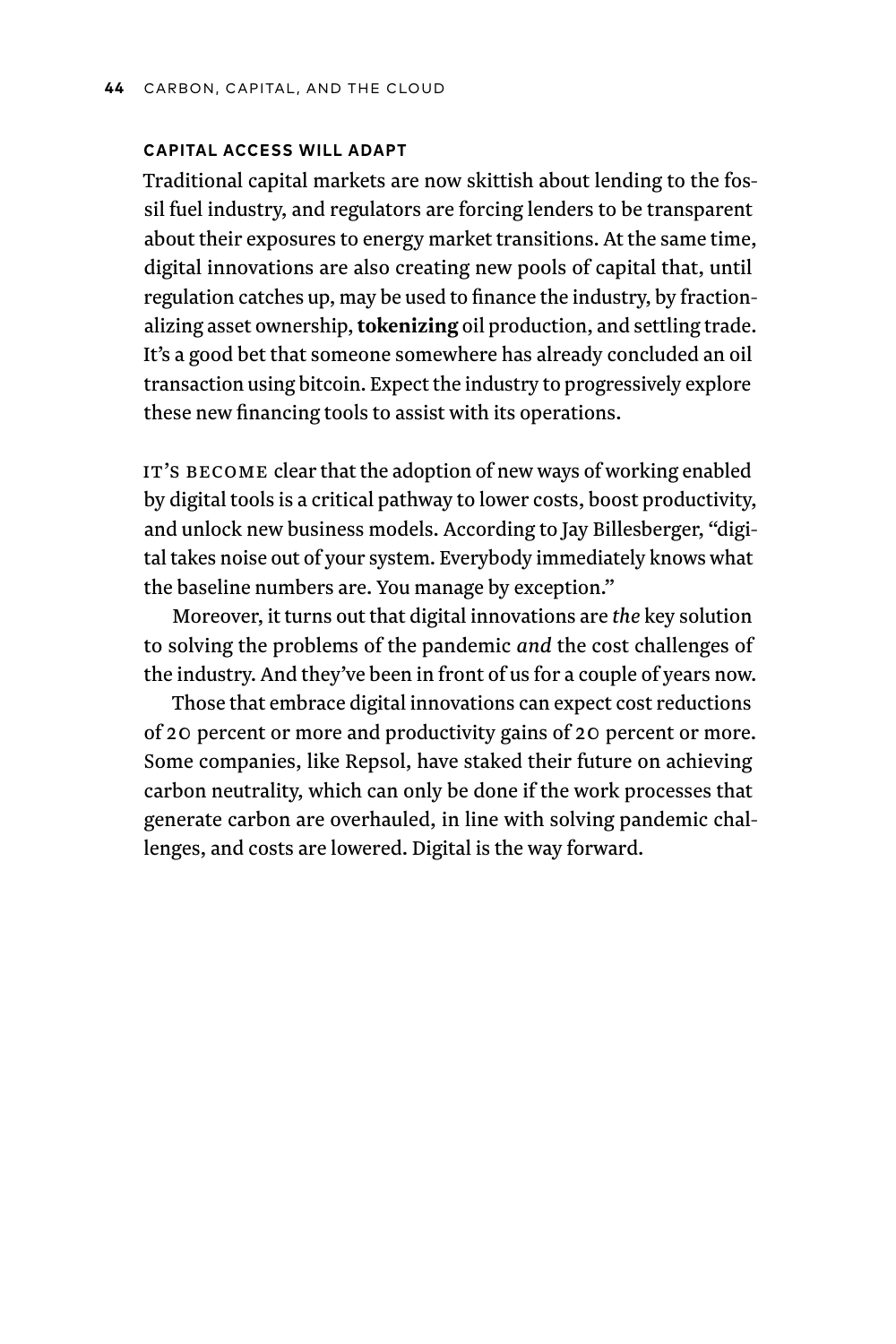# KEY TAKEAWAYS

Here are a few key takeaways from the forces of change facing the industry:

- **1** The transition to a more diversified and rebalanced energy mix is now in motion and measurable.
- **2** Future demand for fossil fuels for transportation is very much uncertain, but the demand for plastics and petrochemicals is still robust.
- **3** Environment, social, and governance factors now weigh very heavily in making decisions about energy sourcing and consumption.
- **4** The climate legislation from the European Union is the global pacesetter for the future of fossil fuels.
- **5** Capital markets now decisively favor digital companies.
- **6** The pandemic taught the energy industry that it can change quickly when necessary.
- **7** Digital tools that were in place but underutilized demonstrated their value during the pandemic.
- **8** The oil and gas industry is still far from capturing full value from digital innovation.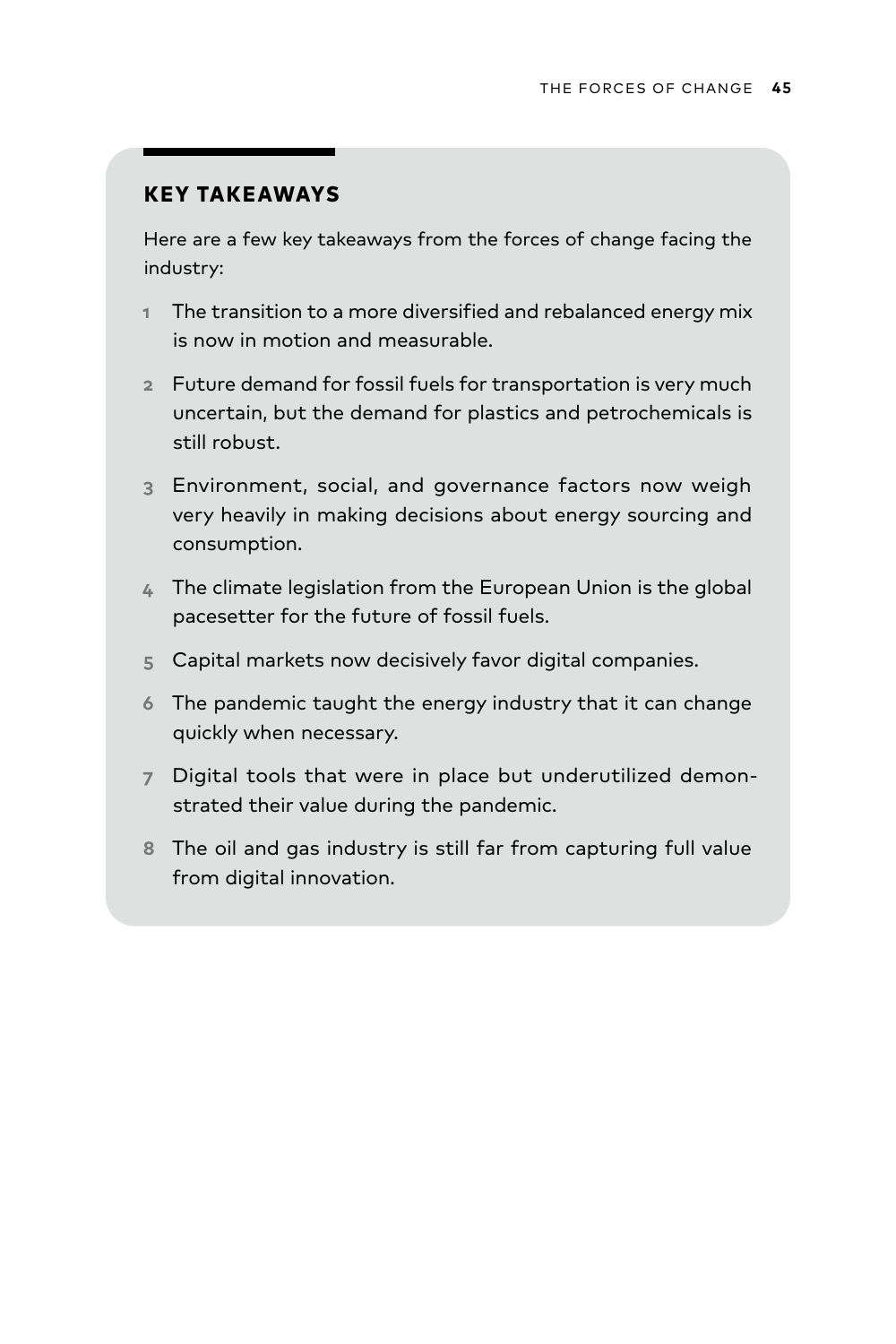# Notes

- 1 BP, "Energy Outlook: 2020 Edition," 2020, bp.com/content/dam/bp/ business-sites/en/global/corporate/pdfs/energy-economics/energy-outlook/ bp-energy-outlook-2020.pdf.
- 2 "Responsible Investment Annual Briefing Updates," Shell, April 16, 2020, shell. com/media/news-and-media-releases/2020/responsible-investment-annualbriefing-updates.html.
- 3 BP, "Energy Outlook 2020."
- 4 BP, "Statistical Review of World Energy: 2020," 2020, bp.com/content/dam/bp/ business-sites/en/global/corporate/pdfs/energy-economics/statistical-review/ bp-stats-review-2020-full-report.pdf.
- 5 "Crude Oil Prices—70 Year Historical Chart," Macrotrends, accessed May 5, 2020, macrotrends.net/1369/crude-oil-price-history-chart.
- 6 Organization of the Petroleum Exporting Countries, "OPEC Annual Statistical Bulletin," Scott Laury, ed., OPEC.org, 2020, asb.opec.org.
- 7 BP, "Statistical Review of World Energy: 2020."
- 8 Olga Yagova, "Saudi Arabia Floods Markets with \$25 Oil as Russia Fight Escalates," Reuters, March 13, 2020, reuters.com/article/ us-oil-opec-saudi-idUSKBN21022H.
- 9 US Energy Information Administration, "Early 2020 Drop in Crude Oil Prices Led to Write-Downs of U.S. Oil Producers' Assets," EIA, July 27, 2020, eia.gov/ todayinenergy/detail.php?id=44516.
- 10 Dr. Werner Vogels, "The Story of Apollo—Amazon's Deployment Engine," All Things Distributed, November 12, 2014, allthingsdistributed.com/2014/11/ apollo-amazon-deployment-engine.html.
- 11 Alex Kimani, "BlackRock Is Turning Up the Heat on Oil Companies," OilPrice.com, January 27, 2021, oilprice.com/Energy/Energy-General/BlackRock-Is-Turning-Up-The-Heat-On-Oil-Companies.html.
- 12 Jeff Loucks, James Macaulay, Andy Noronha, Michael Wade, and John T. Chambers, *Digital Vortex: How Today's Market Leaders Can Beat Disruptive Competitors at Their Own Game* (Lausanne, Switzerland: IMD—International Institute for Management Development, 2016).
- 13 Geoffrey Cann and Rachael Goydan, *Bits, Bytes, and Barrels: The Digital Transformation of Oil and Gas* (MADCann Press, 2019).
- 14 International Energy Agency, "Digitalisation and Energy: Technology Report," OECD/IEA, November 2017, iea.org/reports/digitalisation-and-energy.
- 15 A planet that is "doomed" and sends its population in ark-like ships to colonize new worlds. Unfortunately, the only survivors are management consultants and telephone sanitizers. From Douglas Adams, *The Restaurant at the End of the Universe* (London: Pan Books, 1980).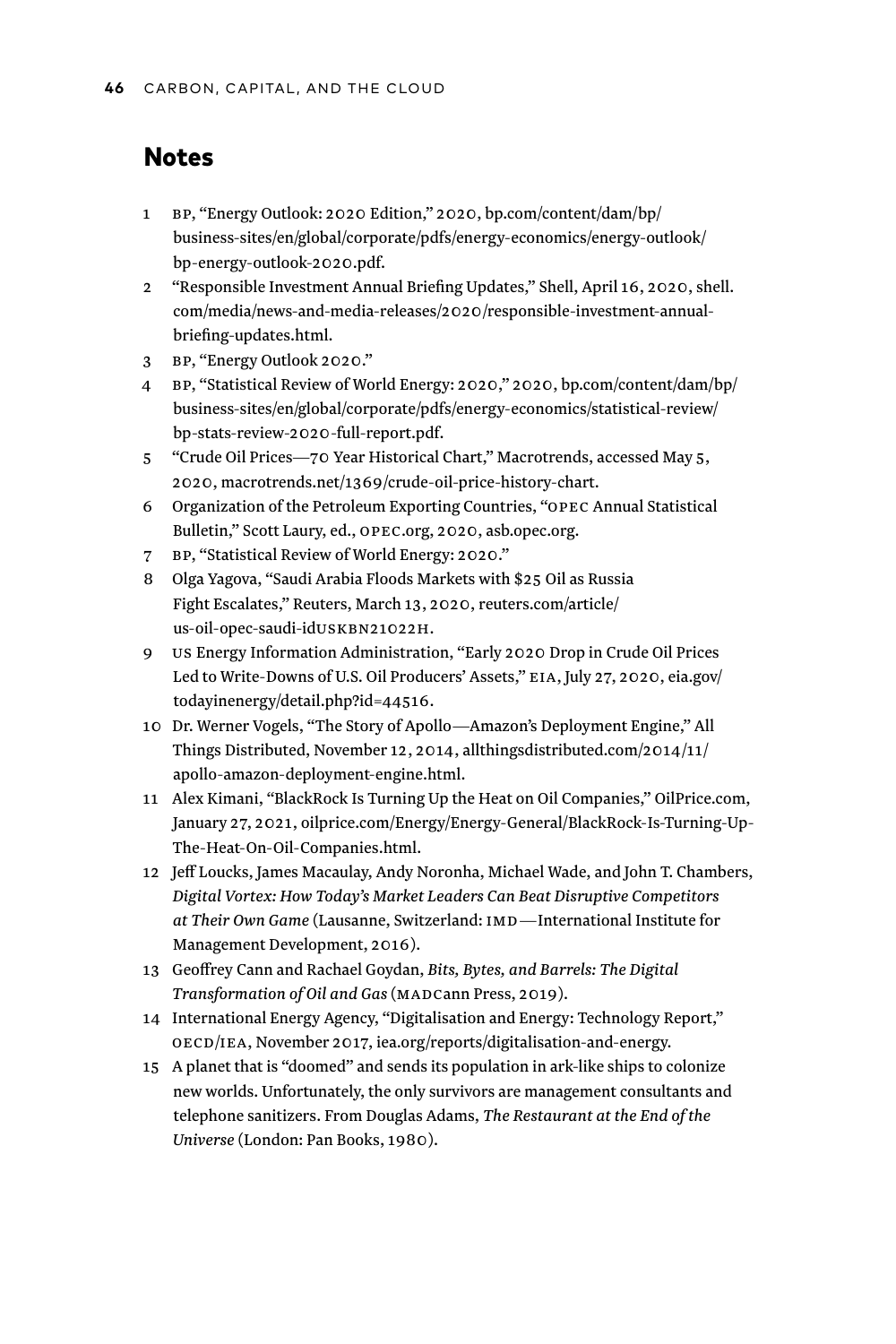- 16 "Denmark Set to End All New Oil and Gas Exploration," BBC News, December 4, 2020, bbc.com/news/business-55184580; "2050 Long-Term Strategy," Climate Action, European Commission, November 23, 2016, ec.europa.eu/clima/ policies/strategies/2050\_en; Matt McGrath, "Climate Change: China Aims for 'Carbon Neutrality by 2060,'" BBC News, September 22, 2020, bbc.com/news/ science-environment-54256826.
- 17 G&A Sustainability Highlights, "Millennials Really Do Want To Work for Environmentally-Sustainable Companies, According to a New Survey of Large Company Employees," Governance and Accountability Institute, February 23, 2019, ga-institute.com/newsletter/press-release/article/ millennials-really-do-want-to-work-for-environmentally-sustainable-companiesaccording-to-a-new-su.html.
- 18 "Oil-Rich Alberta Seeks Ways to Go Green," *The Economist*, December 3, 2020, economist.com/the-americas/2020/12/05/ oil-rich-alberta-seeks-ways-to-go-green.
- 19 Index data gathered from Yahoo Finance as of February 2021.
- 20 Index data gathered from Yahoo Finance as of February 2021.
- 21 Stock price data gathered from Yahoo Finance as of February 2021.
- 22 "A European Green Deal," European Commission, ec.europa.eu/info/strategy/ priorities-2019-2024/european-green-deal\_en.
- 23 "Responsible Investment Annual Briefing Updates," Shell, April 16, 2020, shell. com/media/news-and-media-releases/2020/responsible-investment-annualbriefing-updates.html; Press release, "Repsol Will Be a Net Zero Emissions Company by 2050," Repsol, December 3, 2019, repsol.com/en/press-room/pressreleases/2019/repsol-will-be-a-net-zero-emissions-company-by-2050.cshtml.
- 24 "Keystone XL Pipeline: Why Is It so Disputed?" BBC News, January 21, 2021, bbc. com/news/world-us-canada-30103078.
- 25 "A European Green Deal."
- 26 Peter Evans-Greenwood, Robert Hillard, and Peter Williams, "Digitalizing the Construction Industry: A Case Study in Complex Disruption," Deloitte Insights, February 26, 2019, deloitte.com/us/en/insights/topics/digital-transformation/ digitizing-the-construction-industry.html.
- 27 "A European Green Deal."
- 28 Dr. Barry Robson, "COVID-19 Coronavirus Spike Protein Analysis for Synthetic Vaccines, a Peptidomimetic Antagonist, and Therapeutic Drugs, and Analysis of a Proposed Achilles' Heel Conserved Region to Minimize Probability of Escape Mutations and Drug Resistance," *Computers in Biology and Medicine* 121 ( June 2020): 103749, doi.org/10.1016/j.compbiomed.2020.103749.
- 29 Murray Brewster, "Canadian Military Intelligence Unit Issued Warning about Wuhan Outbreak Back in January," CBC News, April 10, 2020, cbc.ca/news/ politics/coronavirus-pandemic-covid-canadian-military-intelligence-wuhan-1.55 28381.